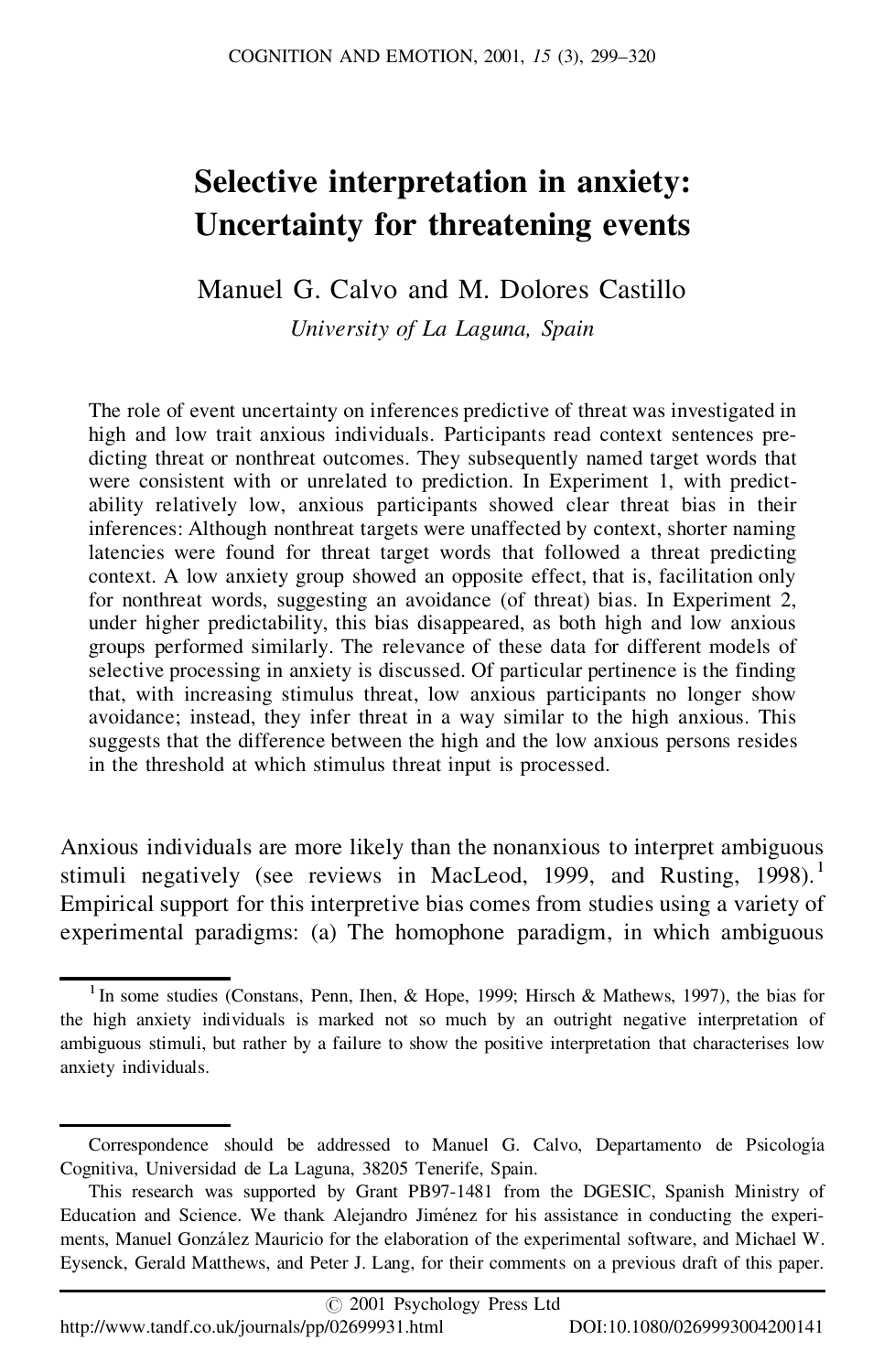words must be spelled by participants after auditory presentation (Eysenck, MacLeod, & Mathews, 1987; Mathews, Richards, & Eysenck, 1989; Mogg et al., 1994b); (b) lexical decision tasks, using ambiguous words, that is, homographs (Richards & French, 1992) or ambiguous sentences (Calvo, Eysenck, & Estevez, 1994; Hirsch & Mathews, 1997); (c) a recognition test, in which neutral or threatening sentences are to be rated for similarity of meaning to previously heard ambiguous sentences (Eysenck, Mogg, May, Richards, & Mathews, 1991); (d) a self-paced reading paradigm, in which reading times are collected for a neutral or a threat-related continuation sentence following an ambiguous sentence (Calvo, Eysenck, & Castillo, 1997; MacLeod & Cohen, 1993); and (e) a naming task, in which ambiguous sentences are followed by neutral or threatrelated words to be pronounced as soon as possible (Calvo & Castillo, 1997, in press). In all this research, high anxiety is associated with facilitated processing of threat-related verbal stimuli, whether the task is spelling or recognition probability, lexical decision speed, reading time, or naming latency.<sup>2</sup>

Interpretive bias is functionally comparable with attentional bias (i.e., preferential attention to potential threat cues, see reviews in MacLeod, 1999). Both biases are concerned with prioritisation of threat processing, which is assumed to be the critical cognitive function of anxiety. By facilitating detection and evaluation of threat cues, these biases favour preparatory resource mobilisation, potentially aiding the anxious individual's escape from impending danger. Various theories have been proposed to account for cognitive bias in anxiety (Beck & Clark, 1997; Eysenck, 1992, 1997; Mogg & Bradley, 1998; Öhman, 1996; Wells & Matthews, 1994; Williams, Watts, MacLeod, & Mathews, 1988, 1997), but their explanatory models have generally emphasised attentional rather than interpretive bias. As Mathews and Mackintosh (1998) point out, however, ''these two biases arise from the same fundamental process—namely, the increased activation afforded by a specialized threat evaluation system to stimuli or meaning associated with danger in anxious individuals'' (p. 557). Thus, a theory's basic postulates should encompass both phenomena. The aim of the present study is to examine whether central hypotheses regarding attentional bias can also apply to interpretive bias.

# Cognitive theories of attentional bias

Williams et al.'s (1988) model has probably been the most influential view of attentional bias. These authors proposed (1988, 1997) that two mechanisms are responsible for cognitive biases in anxiety: the Affective Decision Mechanism

<sup>2</sup>Complementary, indirect evidence for interpretive bias comes from the risk estimation paradigm: Trait anxiety is associated with subjective perception of increased probability of futurenegative events and/or decreased probability of positive events (e.g., Butler & Mathews, 1987; Chen & Craske, 1998; Gasper & Clore, 1998).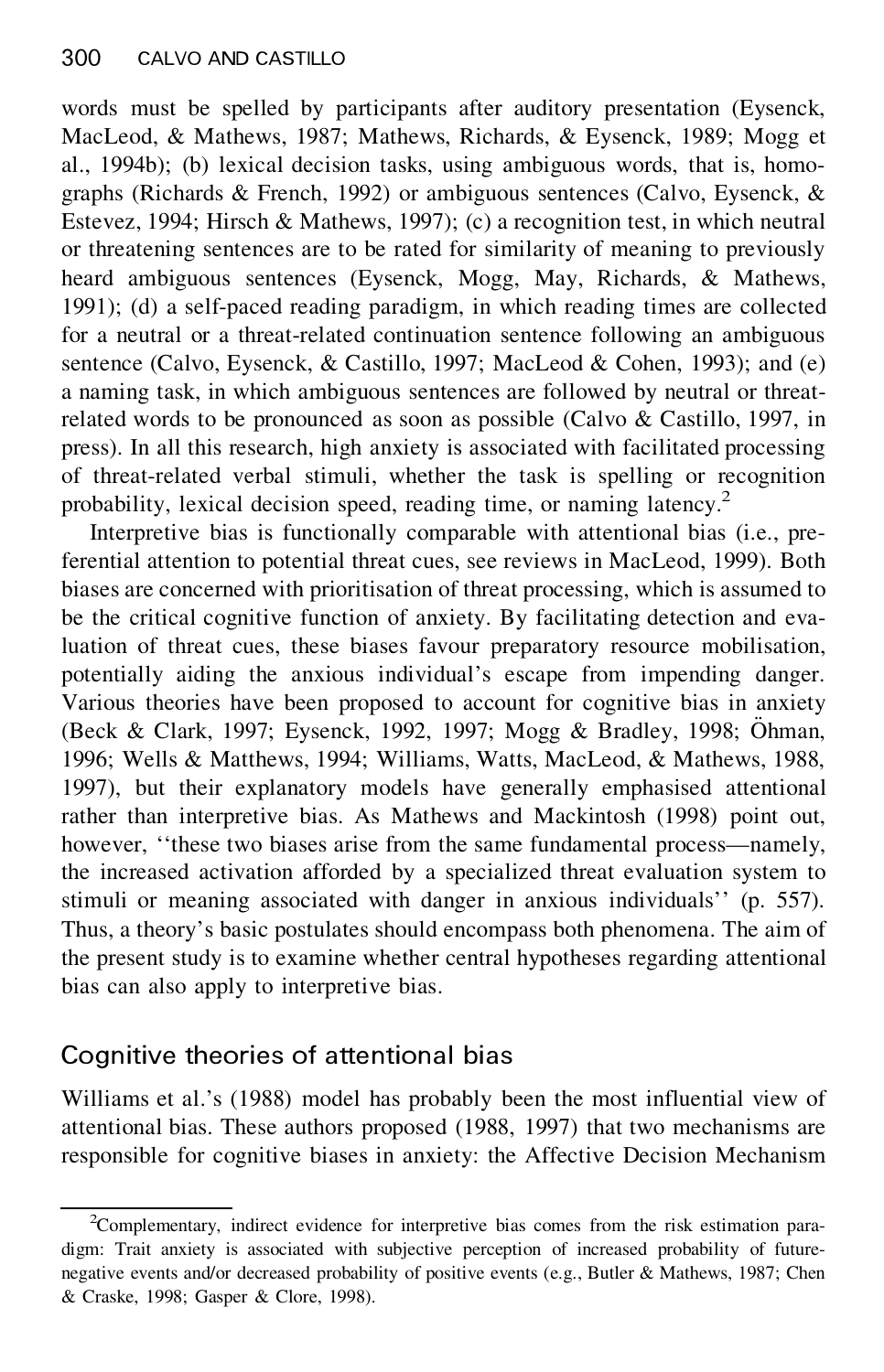(ADM) and the Resource Allocation Mechanism (RAM). The ADM evaluates the threat value of stimuli. Its output depends both on stimulus intensity and on current anxious mood: Appraisal of threat increases as the threat value of the stimulus and/or state anxiety increase. The RAM determines the allocation of processing resources after a stimulus has been detected. It is influenced by a person's level of trait anxiety. High trait anxiety directs resources towards threatening stimuli, whereas low trait anxiety promotes shifting of resources away from threat. High and low trait anxious individuals would not show cognitive differences (i.e., similar and unlikely threat detection, and hence equivalent resource allocation) in response to low threatening stimuli when state anxiety is low (i.e., under nonstress conditions). However, when stimulus threat intensity (and/or current anxious mood) increases, high trait anxiety individuals will be more vigilant and switch resources towards the source of threat. In these same circumstances, individuals low in trait anxiety will become more avoidant and direct processing resources away from threat.

The proposal that the RAM directs the allocation of resources away from threat in low trait anxious individuals has received some support (e.g., MacLeod & Mathews, 1988). Nevertheless, it appears to be inconsistent with normal adaptive functioning. That is, missing or avoiding real danger cues would be maladaptive. Two recent models address this problem (Mathews & Mackintosh, 1998; Mogg & Bradley, 1998). For them, an affective decision system (called Valence Evaluation System, VES; Mogg & Bradley, 1998; and Threat Evaluation System, TES; Mathews & Mackintosh, 1998) is directly affected by trait anxiety. This implies that high and low trait anxious individuals would differ in the threshold for appraising threat, which in turn would affect allocation of processing resources. Thus, a high trait anxious person would interpret a fairly innocuous or mild threat stimulus as having high threat value. However, a low trait anxious person would assign a low threat value to this same stimulus, and favour the more hedonic alternative, which suggests an avoidance bias in threat processing. Nevertheless, when stimulus threat increases above a certain threshold of severity, a low trait anxious person would show increased vigilance and resource allocation to threat.

The above analysis of attentional bias can also be applied to the study of interpretive bias (i.e., in predicting threatening event outcomes). The study of threat inferences during reading provides a context for this application (see Calvo & Castillo, 1997, in press; Calvo et al., 1997; Hirsch & Mathews, 1997). Essentially, sentences are presented that are contextually ambiguous, describing situations from which either a neutral or a threatening outcome can result. Following each context sentence, a target word is presented as a probe. This word represents the outcome to be inferred or a nonpredictable outcome. Reduced latency in processing this target word subsequent to an inducing context—relative to a control context—indicates whether the reader has drawn the inference. With this paradigm, Calvo et al. (1997) and Calvo and Castillo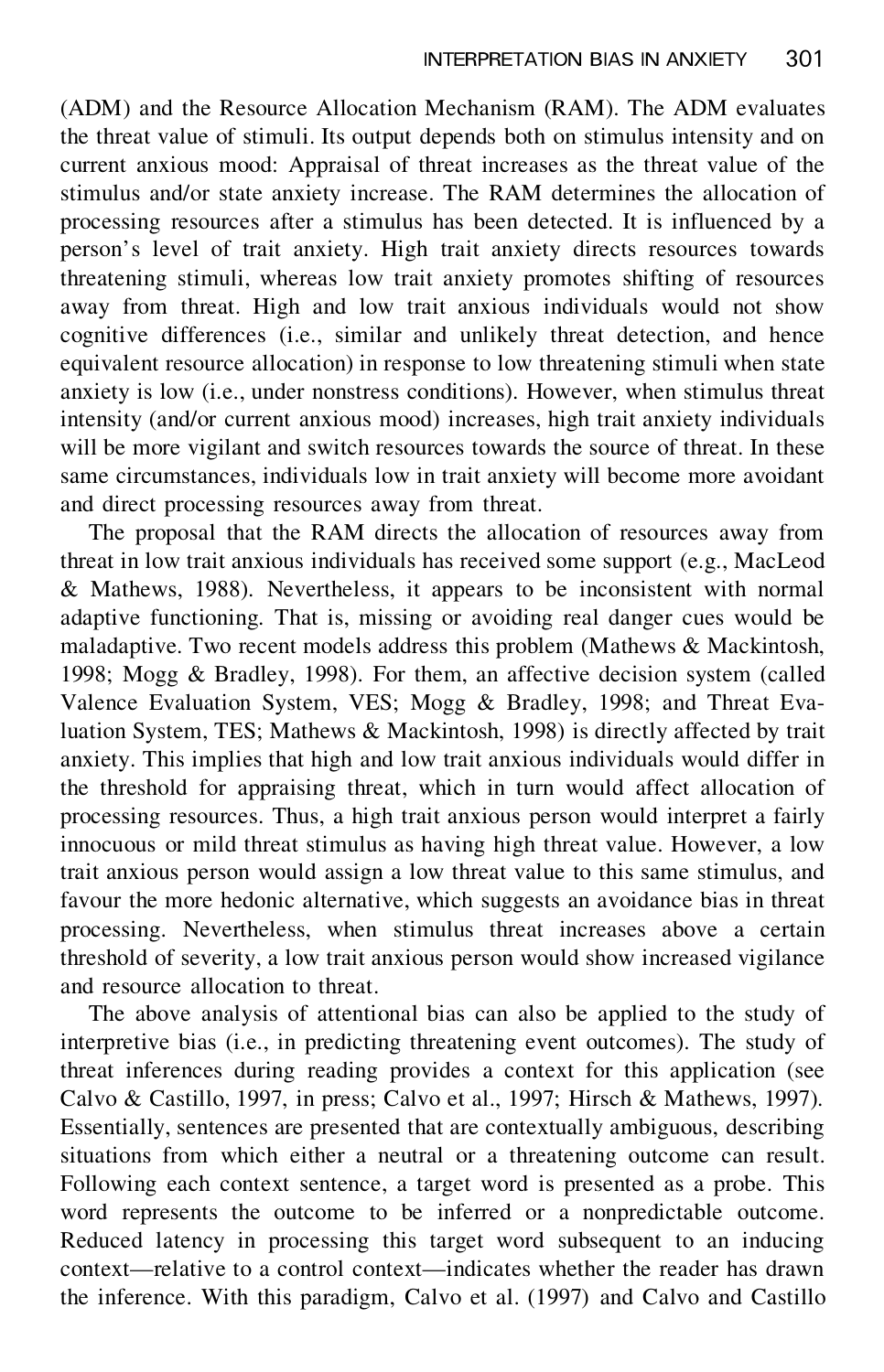(1997, in press) found biased facilitation for target words representing threatening outcomes in high trait or test anxiety, while Calvo and Castillo (in press), as well as Hirsch and Mathews (1997), found biased facilitation for target words representing nonthreat outcomes in low anxiety.

This paradigm allows us to test predictions concerning interpretive bias, originally formulated to address attentional bias. A key to this analysis is the establishment of an analogue for stimulus threat salience. In this research, it is conceptualised as the degree of outcome predictability, based on the information provided by the inducing context. Low and high predictability of threatening outcomes are considered the equivalent of low and high stimulus threat input, respectively. With relatively low predictability, the three models that we have considered all predict that high trait anxious individuals are more likely to infer threat than nonthreat, at least when state anxiety is enhanced by stress conditions. The reverse is expected for their low anxious counterparts. With higher predictability, Williams et al. (1988, 1997) would make the same predictions as for lower predictability (i.e., low anxiety individuals will avoid threat-related inferences). In contrast, according to Mathews and Mackintosh (1998) and Mogg and Bradley (1998), both high and low anxious individuals would infer both outcomes, threat or nonthreat, consistent with the preceding context.

# Paradigm development and operational definitions

Two experiments were conducted to test the above predictions. However, it was first necessary to operationalise the variable of *event-outcome-predictability* , such that it could be anticipated from a context sentence. This was achieved by varying the degree to which context sentences constrained—or were limited to—particular outcomes (i.e., how much a sentence suggests an outcome; Calvo, 2000; Klin, Guzman, & Levine, 1999). According to predictability scores obtained in norming studies (see below), the stimulus context sentences that we used in Experiment 1 possessed lower constraints (i.e., lower predictability) than those in Experiment 2. This was accomplished by removing (Experiment 1) or adding (Experiment 2) short expressions that enhanced the relevance of the target words (e.g., *Irremediably, the plane . . ., or Effusively, the father*. . .; see Table 1). This made the target outcomes (e.g., *crashed*, or *embraced*, more predictable in Experiment 2). Second, in both experiments we presented participants with evaluative stress instructions that have been shown to increase state anxiety both in high and low trait anxiety individuals (Calvo & Castillo, 1997). According to most cognitive models, this is an important manipulation to induce a biased response to low threat stimuli.

The basic procedure in both experiments involved presenting threat-related or nonthreat context sentences, either predictive or nonpredictive (control) of an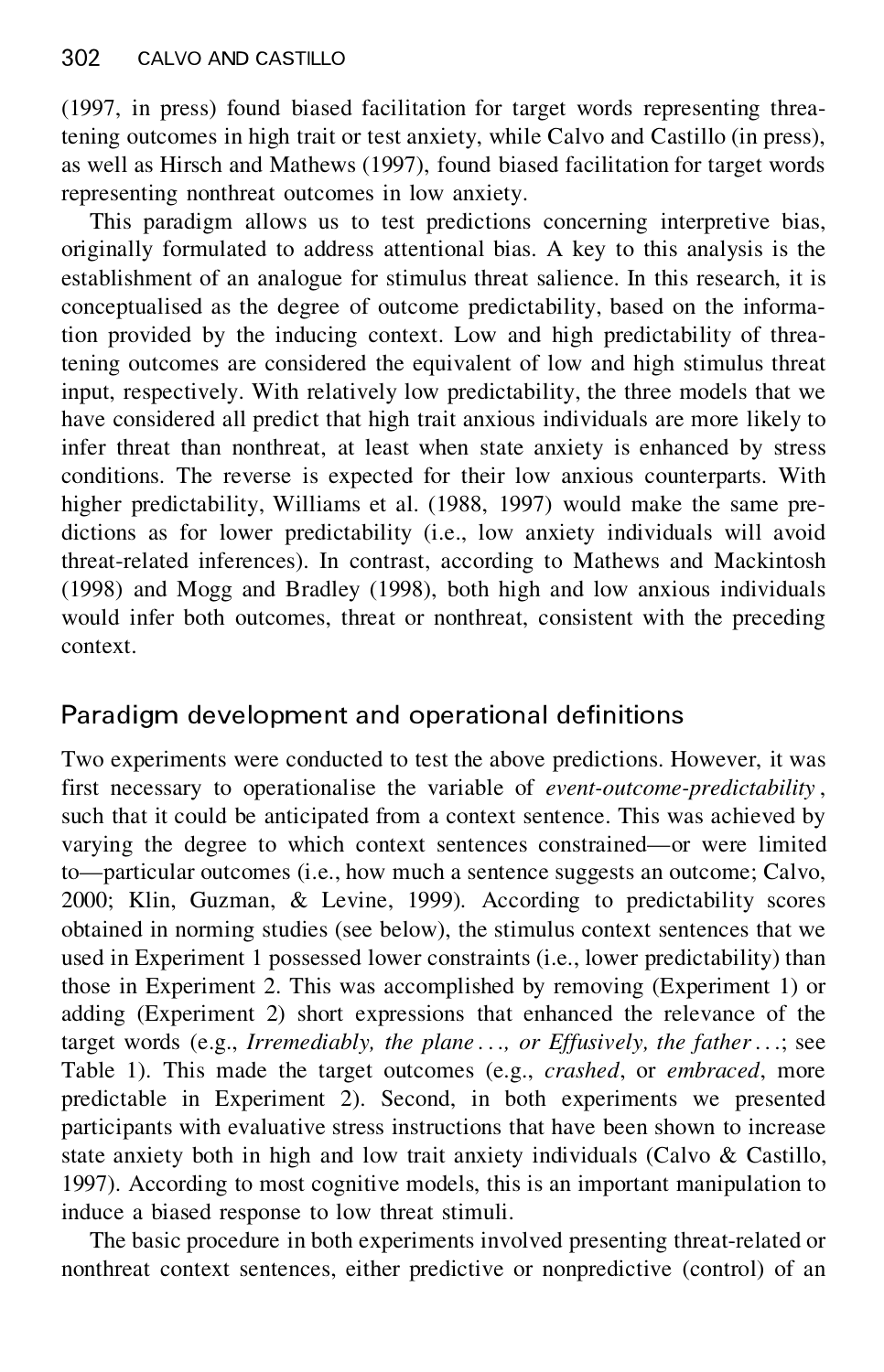### TARI<sub>F1</sub>

Example of materials and manipulations of threat, context, and target used in Experiments 1 (lower context constraints) and 2 (higher context constraints) (as translated from Spanish into English)

*THREAT PREDICTING Context + Inferential (IF) or Inconsistent (IC) target word:*

With hardly any visibility, the \*plane quickly approached the \*dangerous \*mountain and, at the same time, the \*passengers began to \*shout in \*panic.

. . . **crashed** (IF) or **swerved** (IC) [Experiment 1].

. . . *Irremediably, the plane* **crashed** (IF) or **swerved** (IC) [Experiment 2].

*THREAT CONTROL Context + Inferential (IF) or Inconsistent (IC) target word:*

When the \*plane took off, the child's \*shouts of \*panic prevented the \*passenger hearing his friend's comments on the \*mountain's most \*dangerous peak.

. . . **crashed** (IF) or **swerved** (IC) [Experiment 1].

. . . *Irremediably, the plane* **crashed** (IF) or **swerved** (IC) [Experiment 2].

*NONTHREAT PREDICTING Context + Inferential (IF) or Inconsistent (IC) target word:* When the \*child saw her \*father in the \*airport, she ran up to him, and he \*bent down over his

\*daughter.

. . . **embraced** (IF) or **coughed** (IC) [Experiment 1].

. . . *Effusively, the father* **embraced** (IF) or **coughed** (IC) [Experiment 2].

*NONTHREAT CONTROL + Inferential (IF) or Inconsistent (IC) target word:*

Before the trip with his \*daughter, the \*father \*bent down to show ascale model of the \*airport to the \*child.

. . . **embraced** (IF) or **coughed** (IC) [Experiment 1].

. . . *Effusively, the father* **embraced** (IF) or **coughed** (IC) [Experiment 2].

*Note:* Asterisks indicate content words shared by the predicting and the control contexts, to control for word-based priming. Target words are in bold letters. (IF) Inferential target; (IC) Inconsistent target. High context constraints are in italics.

event outcome. These sentences were followed by a target word that the participants were to name (see Table 1). The target word represented either the to-beinferred outcome or an inconsistent outcome. Short latency in pronouncing the target word is assumed to reveal activation of the corresponding concept (Keenan, Golding, Potts, Jennings, & Aman, 1990). Accordingly, evidence for predictive inferences will consist of facilitation (shorter latencies) in naming the target words that are consistent with to-be-expected sentence outcomes, relative to when the same word is presented after an unrelated, control context (see Keefe & McDaniel, 1993; Klin et al., 1999). Bias in predictive inferencing is defined by a selective facilitation in the predicting condition for target words consistent with threatening outcomes. This facilitation is held to be characteristic of trait anxiety.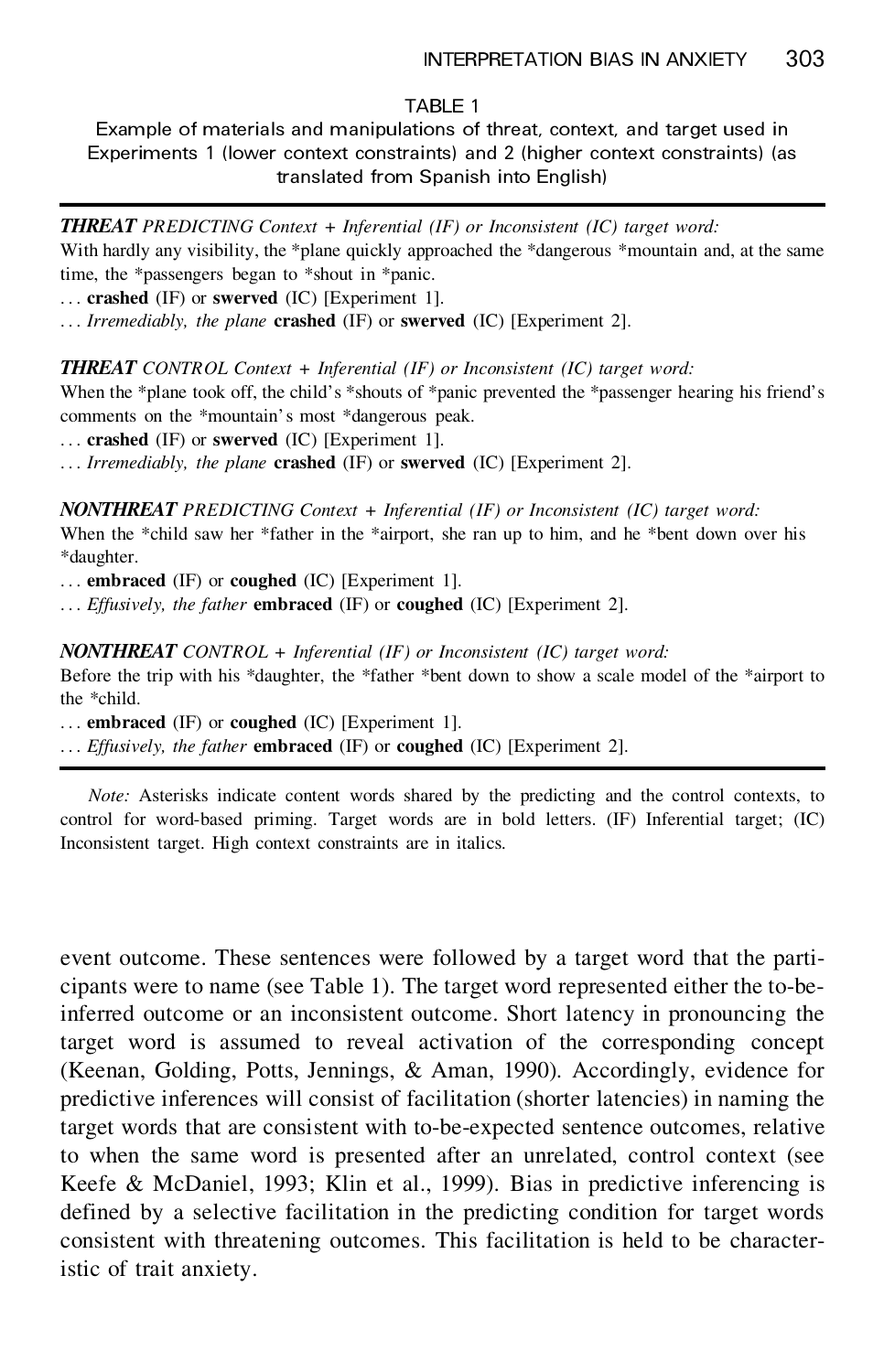# PRELIMINARY NORMING STUDY: UNCERTAINTY OF PREDICTABLE OUTCOMES

Before performing the experiments, in a sentence-completion study we ensured that the predicting contexts could actually induce the presumed inferences (see Calvo, Castillo, & Estevez, 1999). Most important, this study served to determine the degree of context constraints (i.e., the extent to which information in the context sentences made an event outcome predictable).

A total of 104 psychology undergraduates were: (a) presented with each *predicting* sentence (e.g., *When the child saw her father in the airport, she ran up to him, and he bent down over his daughter*), or *control* sentence (e.g., *Before the trip with his daughter, the father bent down to show a scale model of the airport to the child*), either in a *low constraint* version (e.g., . . . *his daughter*. . . .), or in a *high constraint* version (e.g., . . . *his daughter. Effusively, the father* ...) (see Table 1), and (b) asked to write the first word that came to mind, after the three dots  $($ ... $)$ . Thus, participants were expected to indicate "what happened next'' (see Magliano, Baggett, Johnson, & Graesser, 1993), which typically characterises predictive inferences. The one-word predictions (or synonyms) served as target words for the following experiments.

Two types of target words were selected for each context: inferential (e.g., *embraced*) and inconsistent (e.g., *coughed*). The *inferential* words represented likely events following the predicting contexts (i.e., the to-be-inferred outcomes). After the predicting contexts, these words were mentioned by 56% and 89% of participants in the low and the high constraint versions, respectively. After the control contexts, the respective means for the same words were 10% and 9%. The *inconsistent* words represented unlikely events after both the predicting and the control contexts. They were mentioned by less than 10% of participants in all context versions. There were significant differences between the two constraint versions only for the inferential words after the predicting contexts,  $t(39) = 7.86$ ,  $p < .0001$ . This confirmed the effectiveness of manipulations: The predictability of the outcomes to be inferred was lower in the low than in the high constraint version. An ANOVA involving threat-related vs. nonthreat contexts and high vs. low constraints revealed only a main effect of constraints,  $F(1, 38) = 62.04$ ,  $p < .0001$ ). This indicates that the threatening and the nonthreat outcomes were similarly predictable, both in the high  $(M = 88$  vs. 90%, respectively) and the low  $(M=54 \text{ vs. } 59\%$ , respectively) constraint conditions.

# EXPERIMENT 1: LOWER PREDICTABILITY

Inducing context sentences, visually presented, described threat-related or nonthreat events from which an outcome could be predicted. There was relatively low predictability (.56 probability score) of a main outcome; that is, only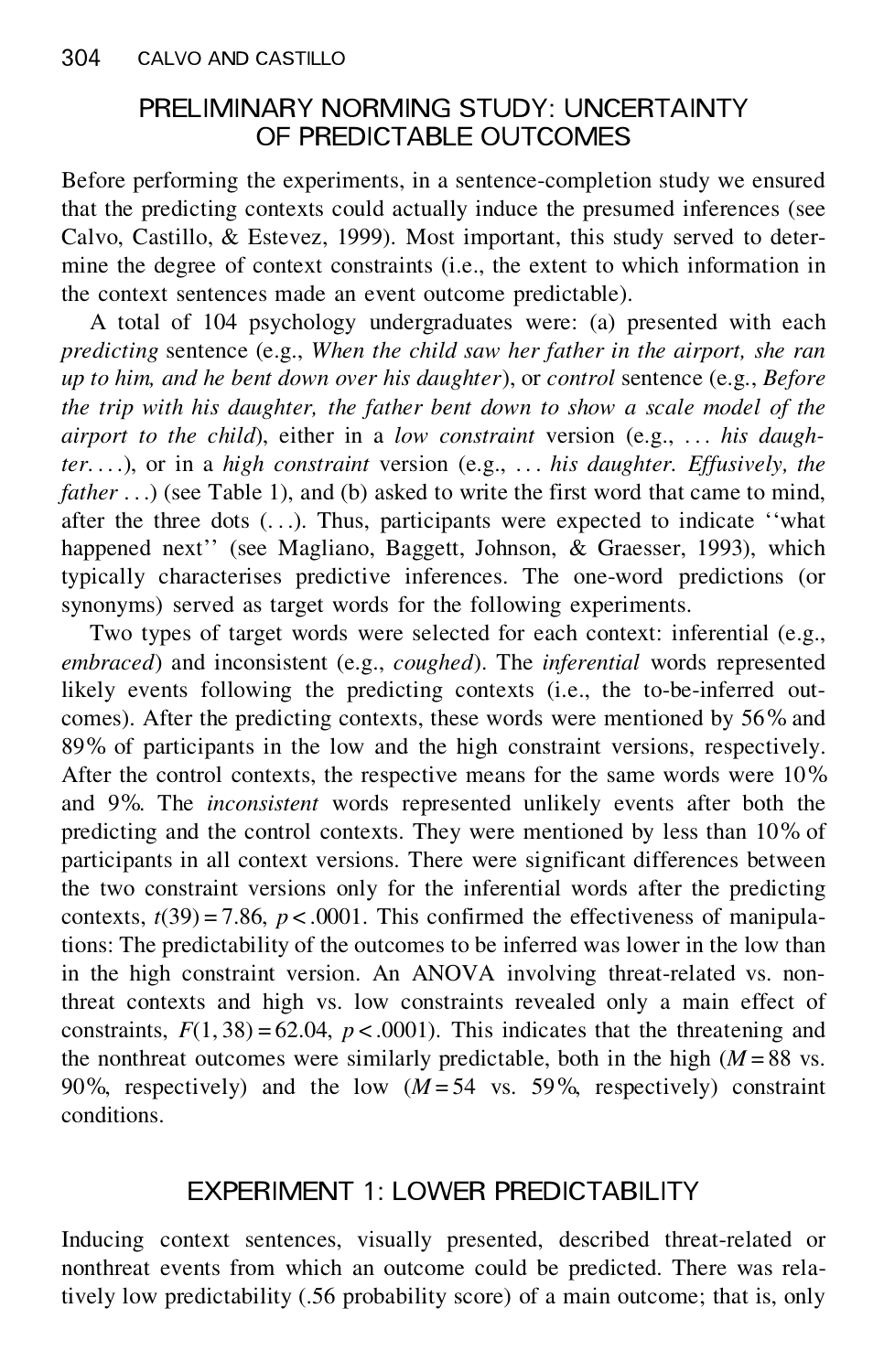low constraint context sentences were used in Experiment 1 (see norming study). The last word in the context was exposed for 500 ms, followed by a 1-second blank interval.<sup>3</sup> Then a target word appeared, which represented either the outcome to be inferred or an inconsistent outcome. The participants named this word, and response latencies were collected as a concept activation measure.

In these conditions, a bias in predictive inferencing implies that: (a) *high anxiety* participants, but not those low in anxiety, will take less time to name the target word that represents a predictable *threatening outcome* following a *threatrelated context,* in comparison with when the same word follows a nonpredicting, control context; in contrast, (b) *low anxiety* participants, but not those high in anxiety, will take less time to name the target word that represents a predictable *nonthreatening* outcome following a *nonthreat context,* in comparison with when the same word follows a control context. This will reveal that high anxiety facilitates threat inferences, and that low anxiety facilitates nonthreat inferences. These predictions would be shared by all three models that we are considering (Mathews & Mackintosh, 1998; Mogg & Bradley, 1998; Williams et al., 1997).

### Method

*Participants and selection criteria*. A total of 20 high anxiety and 20 low anxiety psychology undergraduates participated for course credit. They were selected from a group of 96 students. In a pre-experimental phase, they were administered: (a) the trait scale of the State-Trait Anxiety Inventory (STAI; Spielberger, Gorsuch, & Lushene, 1982), which measures individual differences in the proneness to react with state anxiety, and (b) the Marlowe–Crowne Social Desirability Scale (SDS; Avila & Tomé, 1989), which assesses the tendency to give a favourable impression of oneself in self-report measures. Those students with the highest  $(M = 57.4; SD = 5.3)$  or the lowest  $(M = 36.6; SD = 3.5)$  STAI scores were selected as high or low anxiety participants, respectively,  $t(39) = 14.52$ ,  $p < .0001$ , if they scored 20 or less on the SDS (range 0–28; 20% of participants were excluded). The SDS cut-off was performed to avoid a potential confounding influence of this variable on cognitive bias (Eysenck, 1997; Mogg et al., 1994b). To encourage honest responses, participants were asked to use an anonymous code, instead of their names.

At the beginning of the experimental sessions, we simulated *stressful con ditions* in order to potentiate the bias (see Calvo & Castillo, 1997). Thus, the

<sup>&</sup>lt;sup>3</sup>This context-probe interval corresponds to a 1500-ms SOA (Stimulus Onset Asynchrony). It has proved to allow predictive inferences, in contrast with shorter SOAs (1000 or 500 ms), which are insufficient for normal readers to draw these inferences (Calvo & Castillo, 1998; Calvo et al., 1999).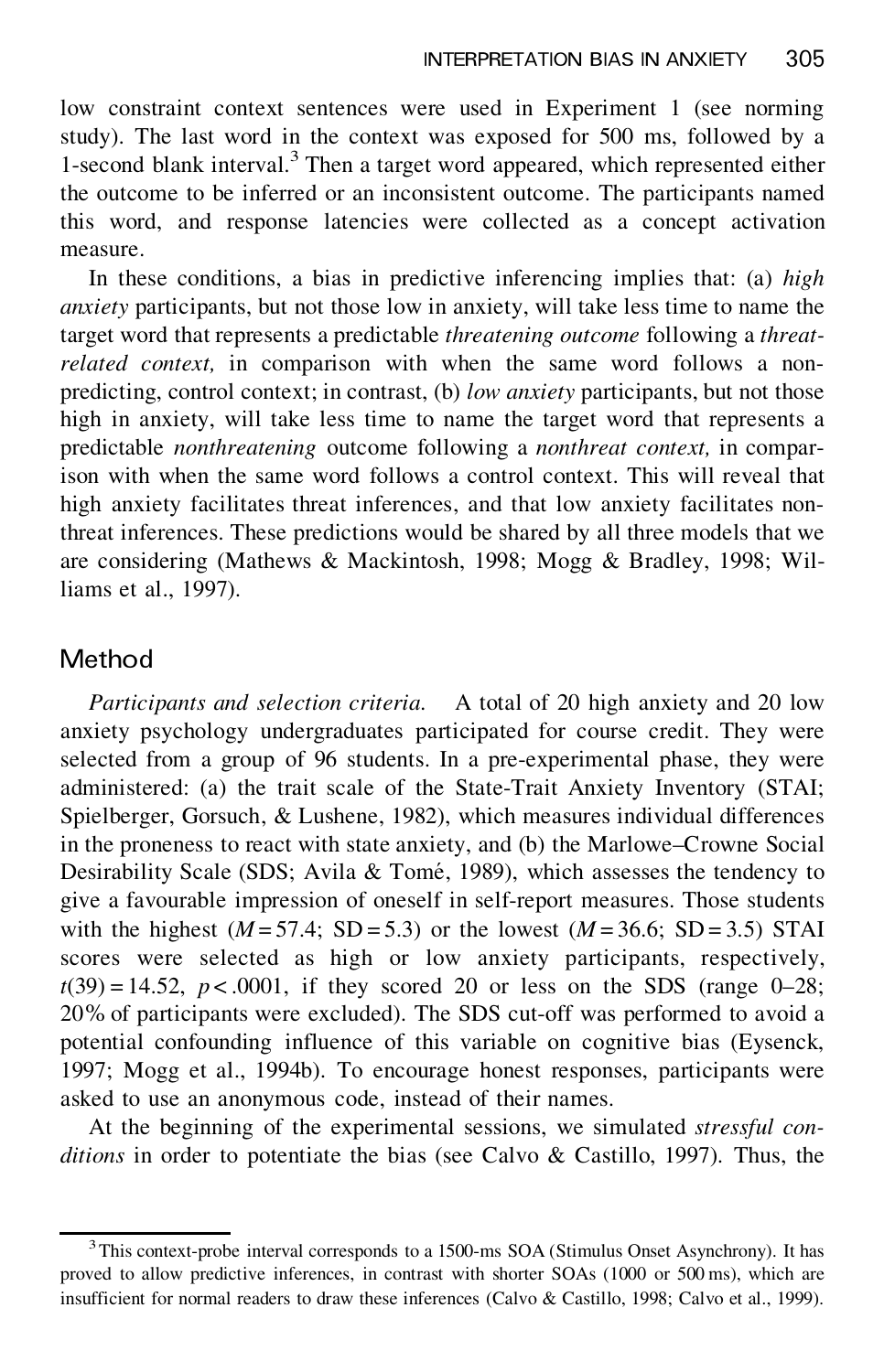participants were told that the purpose was to measure reading comprehension, that efficient reading was related to intellectual ability and academic success, and that their results would be compared with those of other students. In addition, they were informed of a recognition test, and required to write down his/her name. All agreed to participate.

*Design.* A 2 (trait anxiety: high vs. low)  $\times$  2 (priming context: predicting vs. control)  $\times$  2 (target type: inferential vs. inconsistent)  $\times$  2 (content of stimuli: threat vs. nonthreat) factorial design was used. Anxiety was a between-subjects factor; the others were within-subjects variables. The predicting context sentence suggested an event outcome (.56 predictability score). The control context did not suggest any particular outcome (all predictability scores  $\leq .10$ ). The inferential target word represented an outcome that was to be inferred in the predicting condition. The inconsistent target word referred to an unlikely outcome. Half of the context sentences were concerned with potentially dangerous situations (i.e., accidents), and the other half with nonthreat situations.

The context and target factors may require an additional explanation of their rationale. First, both contexts were lexically similar, in that they shared words that might be related to the target word (42% of content words, which were rearranged in the control context; see Calvo et al., 1999). This lexical equivalence was necessary to determine that facilitation in processing the target word in the predicting condition, relative to the control condition, reflects an inference, i.e., the target concept is activated by the meaning of the whole context sentence. Otherwise, facilitation could simply be due to associations with individual words in the context sentence (i.e., word-based priming; Keenan et al., 1990). The predicting condition was used to induce inferences involving anticipation of likely event outcomes. The control condition served as a baseline to estimate whether and how much the predicting condition facilitated processing of the target word (i.e., how much time was saved in naming it). This control condition was also useful to rule out the possibility of a response bias in naming the target word, and the possibility of attentional bias towards the target word regardless of context meaning.<sup>4</sup>

Second, the inferential target word was included to *directly* assess facilitation effects revealing the inference (i.e., more activation—shorter naming latencies—in the predicting than in the control condition). The inconsistent target was included to assess inferences *indirectly* (i.e., potential interference effects: longer naming latencies in the predicting than in the control condition—the

<sup>4</sup>Thus, anxious participants could be either slower or faster than nonanxious participants in naming the threatening target word, *regardless of* whether it was preceded by a predicting context or by a control context, which did not occur in our study.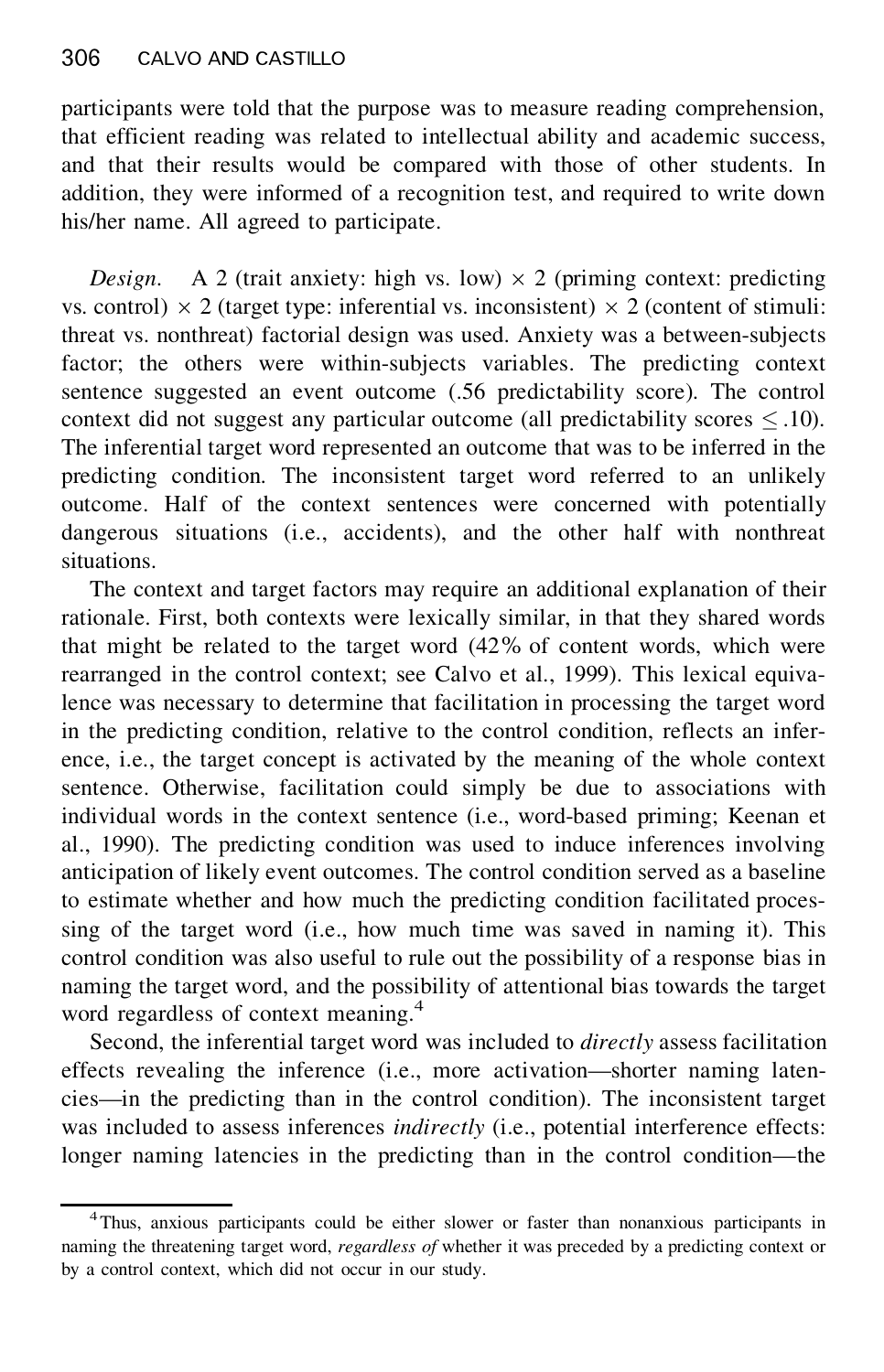more activated the inferential concept is, the more likely it is that inconsistent concepts are inhibited—). The inconsistent target condition also served to minimise the possibility that participants consciously tried to make inferences across trials, as a strategy to meet the demands of the experiment.

*Materials.* We used 40 Spanish passages as stimuli. Each was composed of: (a) one predicting context sentence, (b) one control context sentence, (c) one target word that represented the inference concept, and (d) one target word that represented a concept that was inconsistent with the inferential concept (see Table 1 and Appendix). With these passages, four lists of materials were constructed, each consisting of: 10 predicting contexts (5 threat-related; 5 nonthreat-related) followed by inferential targets; 10 control contexts (5+5) followed by inferential targets; 10 predicting contexts (5+5) followed by inconsistent targets; and 10 control contexts (5+5) followed by inconsistent targets. The assignment of targets to the predicting or the control context was reversed across the lists, so that a given participant saw a particular context and target only once. The materials were counterbalanced, and both the high and the low anxiety group received an equal number of each of the four lists. Each participant received one list, with 40 experimental trials in random order.

*Procedure*. Stimulus presentation on a screen and response collection were controlled by PCs. Sentences were shown word by word with a fixedpace procedure (see rationale in Calvo et al., 1999). Each word was exposed for 300 ms plus 25 ms per letter, except the last word in the context, or pretarget word, which always appeared for 500 ms; there was a 50-ms interval between words. A trial included one context sentence and one target word. Each trial began when the participant pressed the space-bar. Then the words of the context appeared (and disappeared) on the centre of the screen according to the temporal parameters mentioned above. One second after the offset of the last context word, the target word appeared flanked by two asterisks. Participants had been told to say the target words correctly and quickly. A microphone connected to a voice-activated relay and interfaced with the computer registered the responses. The target word remained on the screen until the participant named it. Naming latencies were timed (in ms) from the onset of the target word to the onset of the participant's response. Then a recognition question on explicit information in the corresponding context sentence was presented; participants responded by pressing one of two keys (*Yes* or *No*). We included the recognition questions to lead the participants to believe that the experiment was about comprehension of explicit information (thus, trying to prevent voluntary inference strategies), and to ensure that they were comprehending the sentences.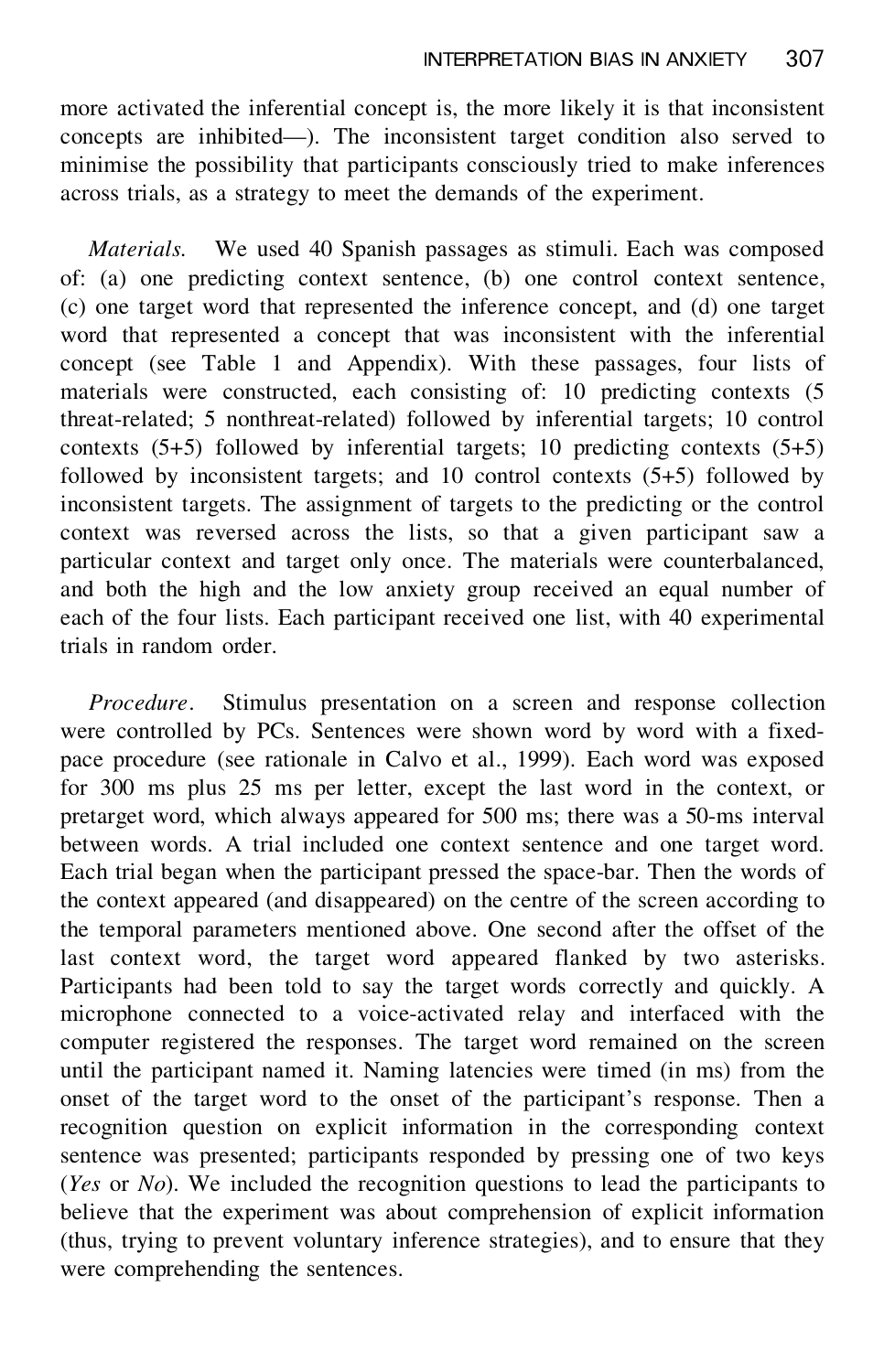# **Results**

*Comprehension performance*. Recognition of explicit information in the contexts was equivalent for all conditions. High and low anxiety participants got 87% and 88% of the questions correct, respectively.

*Naming latencies* for correctly pronounced target words (errors < 2%) were analysed in a 2 (Trait anxiety) $\times$ 2 (Context) $\times$ 2 (Target) $\times$ 2 (Threat) ANOVA (see mean scores Table 2). In both experiments, reaction times that were above or below 2.5 standard deviations (SD) from the mean were replaced by the participant's mean score plus or minus 2.5 SD. The effects of Target type,  $F(1, 38) = 4.11$ ,  $p < .05$ , and of Context  $\times$  Target,  $F(1, 38) = 13.29$ ,  $p < .001$ , were qualified by a four-way interaction,  $F(1, 38) = 9.49$ ,  $p < .01$ .

*Difference scores* were computed to decompose the four-way interaction, and test the specific predictions proposed in the introduction. To obtain difference scores we subtracted naming latencies for a given target word in the predicting condition from those for the same word in the control condition (i.e., control  $$ predicting; see Table 2). Then we conducted separate ANOVAs for each target type. A Trait anxiety  $\times$  Threat interaction emerged for inferential words,  $F(1, 38) = 9.12$ ,  $p < .01$ , and a borderline interaction for inconsistent words,  $F(1, 38) = 3.20$ ,  $p = .08$ . Follow-up tests revealed which difference scores were significant. Regarding inferential words: (a) *high anxiety* was associated with facilitation in naming (i.e., shorter latencies following the predicting context, relative to the control context) words that represented *threatening* outcomes of

|                  | type of target, and trait anxiety, in Experiment to |         |            |       |         |       |                   |  |  |  |
|------------------|-----------------------------------------------------|---------|------------|-------|---------|-------|-------------------|--|--|--|
| <b>Threat</b>    | Target                                              | Anxiety | Predicting |       | Control |       |                   |  |  |  |
|                  |                                                     |         | M          | (SD)  | M       | (SD)  | <i>Difference</i> |  |  |  |
| Nonthreat        | Inferential                                         | Low     | 649        | (94)  | 715     | (114) | $66***$           |  |  |  |
| <b>Nonthreat</b> | Inconsistent                                        | Low     | 727        | (142) | 678     | (107) | $-49*$            |  |  |  |
| <b>Nonthreat</b> | Inferential                                         | High    | 619        | (91)  | 629     | (74)  | 10                |  |  |  |
| <b>Nonthreat</b> | Inconsistent                                        | High    | 678        | (116) | 662     | (78)  | $-16$             |  |  |  |
| Threat           | Inferential                                         | Low     | 728        | (124) | 726     | (104) | $-2$              |  |  |  |
| Threat           | Inconsistent                                        | Low     | 704        | (143) | 718     | (101) | 14                |  |  |  |
| Threat           | Inferential                                         | High    | 628        | (76)  | 681     | (72)  | $53**$            |  |  |  |
| Threat           | Inconsistent                                        | High    | 685        | (104) | 655     | (75)  | $-30$             |  |  |  |

Mean naming latencies (in ms) for target words following the predicting and the control contexts, and difference scores (control  $-$  predicting), as a function of threat content, type of target, and trait anxiety, in Experiment 1

*Note:* Difference scores indicate to what extent the target concept is activated after reading the predicting context, relative to the control context. Positive scores reveal facilitation (shorter latencies) in the predicting condition; negative scores show inhibition (longer latencies).

\*\**p* < .01; \**p* = .08.

TABLE 2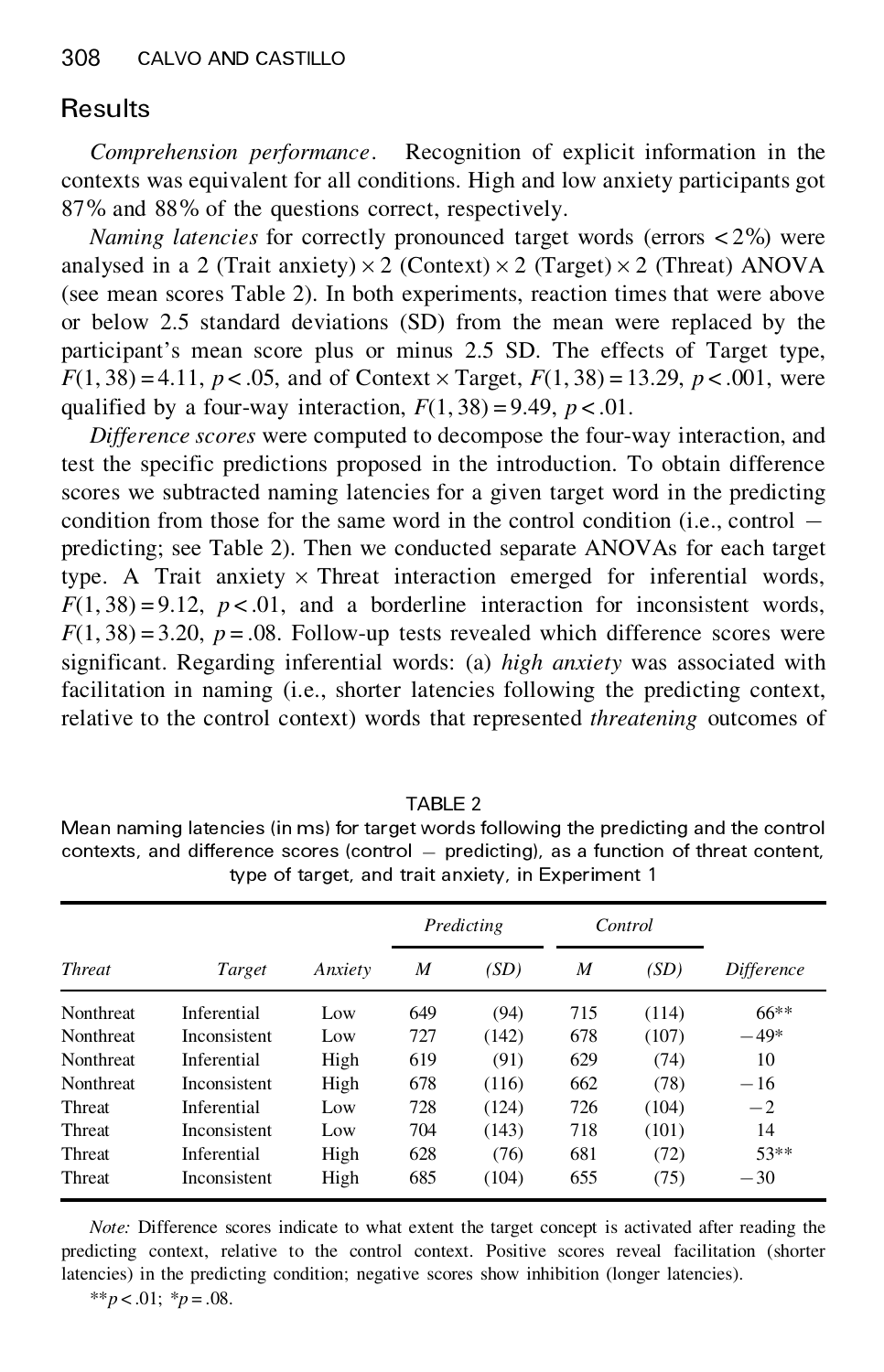events,  $F(1, 38) = 10.36$ ,  $p < .01$ ; in contrast, (b) *low anxiety* was associated with facilitation in naming words that represented *nonthreatening* outcomes,  $F(1, 38) = 11.64$ ,  $p < 0.01$ . Regarding inconsistent words, there was an opposite (i.e., interference following the predicting context) nonsignificant trend (see Table 2).

# **Discussion**

These findings suggest that the high anxious group made inferences predictive of threat, but not of nonthreat outcomes, whereas the reverse applied to the low anxious group. It follows that there was selective threat processing in high trait anxiety. This converges with most prior research on interpretation or judgement biases (e.g., see MacLeod, 1999, and Rusting, 1998). It also follows from our findings that there was selective nonthreat processing in low trait anxiety, which has received less support in prior research (Calvo & Castillo, in press; Hirsch & Mathews, 1997). Both findings are consistent with the models proposed by Mathews and Mackintosh (1998), Mogg and Bradley (1998), and Williams et al. (1988, 1997). All three predict preferential processing of threat in high trait anxiety, and avoidance of threat processing in low trait anxiety, when stimulus threat value is low or mild. This is assumed to correspond to relatively low predictability of threatening outcomes in our stimulus materials.

Nevertheless, the mechanisms that account for these effects may be relatively different for each of these models. Thus, for Williams et al. (1988, 1997), the effects might be primarily due to activation of the appraisal mechanism (ADM) because of enhanced *state* anxiety under stress conditions. For Mogg and Bradley (1998), the effects would be due to a lowered threshold for threat appraisal (in the VES) as a function of *trait* anxiety. For Mathews and Mackintosh (1998), the effects would also be due to a lowered threshold for threat estimation (in the TES) primarily caused by *state* anxiety, though this effect is enhanced by *trait* anxiety. The present study does not allow us to discriminate between these specific aspects. Rather, once we have found support for the basic proposals made by these three models using low threat stimuli (and stress conditions), the next step involves testing their different predictions when stimulus threat input is increased (while keeping stress conditions).

### EXPERIMENT 2: HIGHER PREDICTABILITY

This experiment investigated the interpretive bias when there is relatively low uncertainty about the probability (i.e., .89 predictability score) of an event outcome to be inferred. For this purpose, context constraints were enhanced by an additional short expression preceding the target word. This expression referred to the subject (e.g., *the father*) and a relevant quality (e.g., *effusively*) of the to-be-inferred outcome (e.g., *embraced*; see Table 1 and Appendix).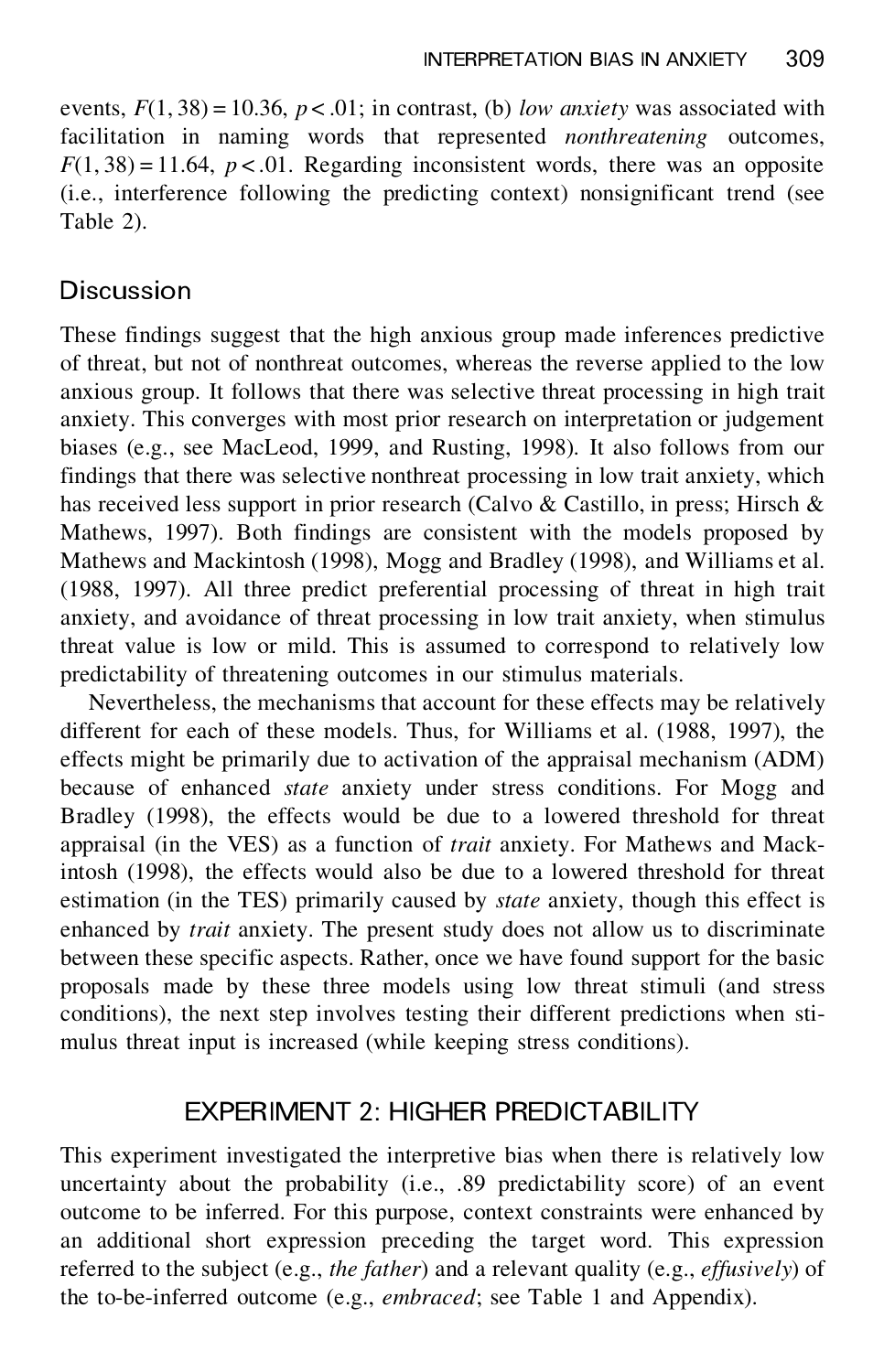In these conditions, the bias we found in Experiment 1 will remain or even increase, according to Williams et al.'s model (1988, 1997). In contrast, the bias will disappear, according to the models developed by Mogg and Bradley (1998) and by Mathews and Mackintosh (1998). In this case, *both* high and low trait anxiety participants will draw inferences predictive of *both* threat and nonthreat events. More specifically: (a) high *and* low anxiety participants will take less time to name the target word that represents a predictable *threatening outcome* following a *threat-related context,* in comparison with when the same word is not predictable by the context (i.e., following a control context); similarly, (b) low *and* high anxiety participants will take less time to name the target word that represents a predictable *nonthreatening outcome* following a *nonthreat context,* in comparison with when the same word is not predictable by the context.

# Method

*Participants*. A total of 40 psychology undergraduates participated for course credit. They were selected from a group of 87 students, with the same criteria as in Experiment 1. The mean STAI score for the 20 high trait anxiety participants was  $55.8$  (SD = 5.4), and  $35.0$  (SD = 4.2) for the 20 low trait anxiety participants,  $t(39) = 13.6$ ,  $p < .0001$ .

*Design, materials, and procedure*. The same experimental design and procedure as in Experiment 1 were used, as well as evaluative stress instructions. The materials in Experiment 2 differed only in the additional prime at the end of the context, regarding the subject and a quality of the action predicted by the context (see above). In Experiment 2, the target word to be named appeared 1000 ms after the last word of this additional prime. This word was exposed for 500 ms, thus using a 1500-ms SOA, as in Experiment 1.

# **Results**

*Comprehension performance*. There were no significant differences in the recognition of explicit information. Low and high anxiety participants answered 86% and 87% of the questions correctly, respectively.

*Naming latencies* (see Table 3) were analysed in a 2 (Trait anxiety)  $\times$  2 (Context)  $\times$  2 (Target)  $\times$  2 (Threat) ANOVA. The effects of Context,  $F(1, 38) = 20.93$ ,  $p < .0001$ , and Target,  $F(1, 38) = 40.92$ ,  $p < .0001$ , were qualified by their interaction,  $F(1, 38) = 26.48$ ,  $p < .0001$ . The four-way interaction did not reach statistical significance,  $F(1, 38) = 2.82$ ,  $p = .10$ . Most important, when the ANOVA was performed on latencies for inferential target words separately (thus, dropping the target factor), the Anxiety  $\times$  Context  $\times$  Threat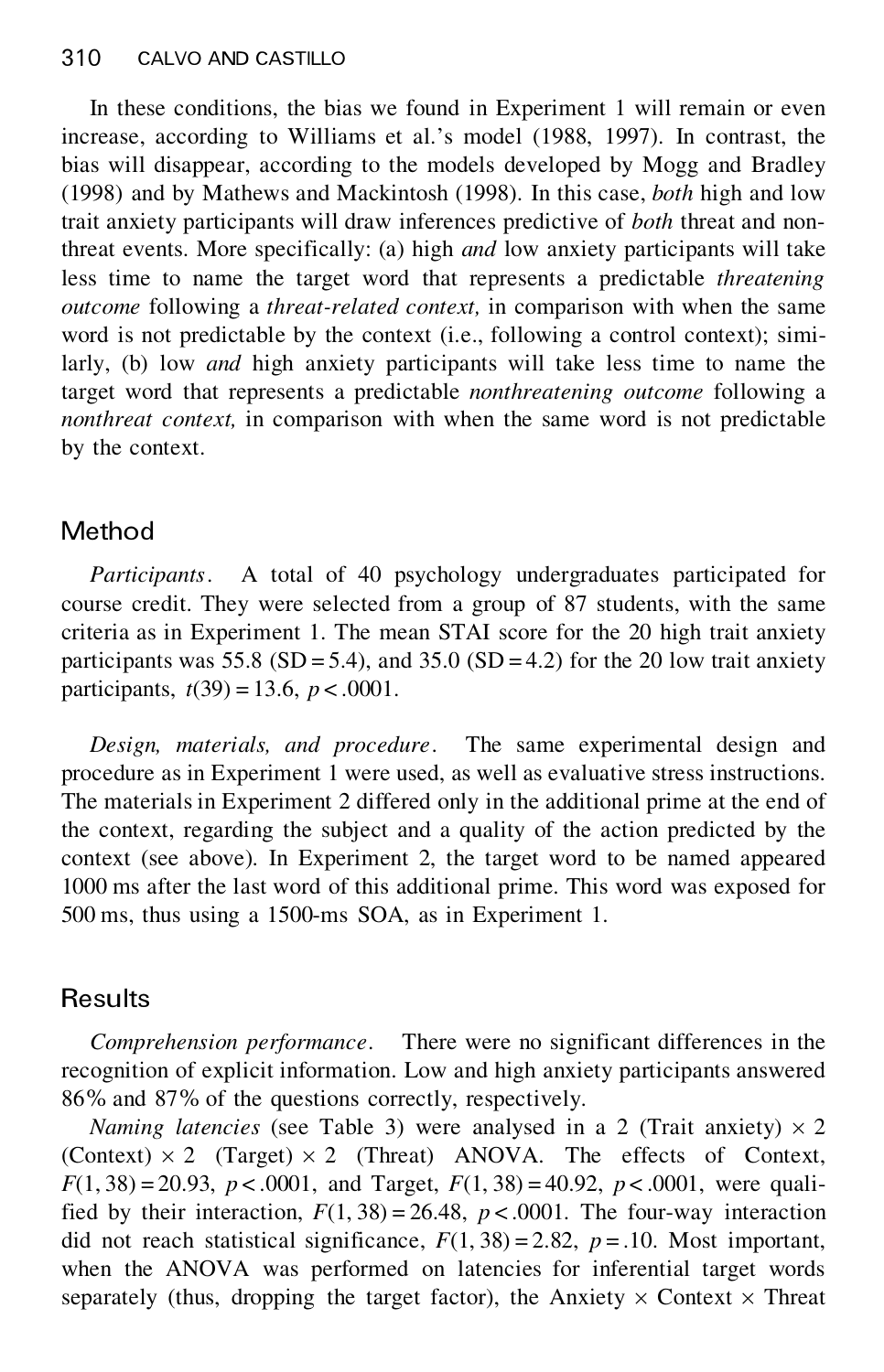interaction was not significant either  $(p=.18)$ ; only the context effect was significant,  $F(1, 38) = 43.47$ ,  $p < .0001$ .<sup>5</sup>

*Difference scores* (i.e., control – predicting; see Table 3) were computed, and follow-up tests were used to analyse the relevance of the two-way interaction for the specific predictions proposed in the introduction. For the inferential words: (a) *high anxiety* was associated with facilitation in naming (i.e., shorter latencies following the predicting context, relative to the control context) words that represented threatening outcomes of events,  $F(1, 38) = 8.41$ ,  $p < .01$ , *and* words representing nonthreat outcomes,  $F(1, 38) = 4.85$ ,  $p < .05$ ; similarly, (b) *low anxiety* was associated with facilitation in naming words that represented threatening outcomes,  $F(1, 38) = 5.35$ ,  $p < .05$ , *and* words representing nonthreat outcomes,  $F(1, 38) = 20.42$ ,  $p < .001$ . No difference for the inconsistent words  $(M = -6 \,\text{ms})$  was significant,  $F < 1.0$ .

### TABLE 3

Mean naming latencies (in ms) for target words following the predicting and the control  $contexts$ , and difference scores (control  $-$  predicting), as a function of threat content, type of target, and trait anxiety, in Experiment 2

|               | Target       | Anxiety | Predicting |       | Control |       |            |
|---------------|--------------|---------|------------|-------|---------|-------|------------|
| <b>Threat</b> |              |         | M          | (SD)  | M       | (SD)  | Difference |
| Nonthreat     | Inferential  | Low     | 548        | (98)  | 641     | (114) | $93**$     |
| Nonthreat     | Inconsistent | Low     | 623        | (83)  | 615     | (86)  | $-8$       |
| Nonthreat     | Inferential  | High    | 587        | (100) | 632     | (116) | $45*$      |
| Nonthreat     | Inconsistent | High    | 702        | (128) | 705     | (140) | 3          |
| Threat        | Inferential  | Low     | 570        | (80)  | 616     | (87)  | $46*$      |
| Threat        | Inconsistent | Low     | 637        | (84)  | 633     | (115) | $-4$       |
| Threat        | Inferential  | High    | 590        | (100) | 647     | (126) | $57**$     |
| Threat        | Inconsistent | High    | 682        | (108) | 669     | (112) | $-13$      |

*Note:* Difference scores indicate to what extent the target concept is activated after reading the predicting context, relative to the control context. Positive scores reveal facilitation (shorter latencies) in the predicting condition; negative scores show inhibition (longer latencies).

\*\**p* < .01; \**p* < .05.

<sup>5</sup>These nonsignificant trends in the three- and four-way interactions probably result from the fact that there was a tendency: (a) for low anxiety participants to make nonthreat inferences (i.e., facilitation for inferential nonthreat words in the predicting condition) more readily than threat inferences, and (b) for low anxiety participants to make nonthreat inferences more readily than high anxiety participants. Nevertheless, neither the former difference (47 ms) nor the latter (48 ms) were statistically significant ( $p = .13$ , and  $p = .11$ , respectively).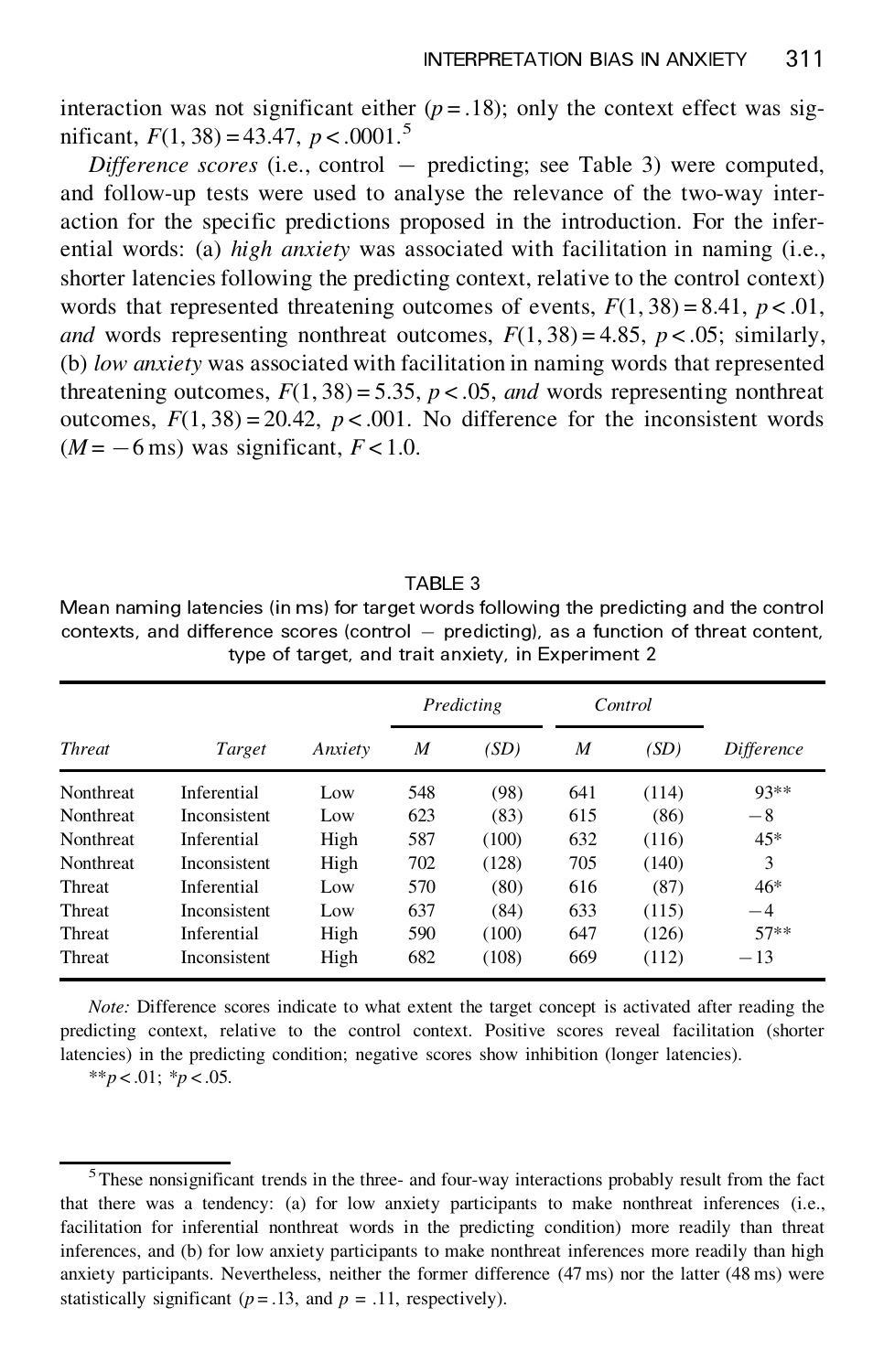*Comparison across experiments.* A 2 (Experiment 1 vs. 2)  $\times$  2 (Anxiety group) ANOVA was performed on explicit information *comprehension* scores, showing no significant differences (all *F*s < 1.0, including the interactive effects). In a similar ANOVA on raw scores of *trait anxiety* (see Subjects section), only the effect of anxiety group was significant,  $F(1, 76) = 395.5$ ,  $p < .0001$  ( $F = 0.0$ , for the interactive effects). This is important to confirm that the two experiments were equivalent in comprehension and trait anxiety.

A 2 (Lower vs. Higher Context Constraints)  $\times$  2 (Anxiety group)  $\times$  2 (Target)  $\times$  2 (Threat) ANOVA on naming latency *difference scores* yielded an Anxiety  $\times$  Target  $\times$  Threat interaction,  $F(1, 76) = 12.00$ ,  $p < .001$ ; the four-way interaction was not reliable,  $F(1, 76) = 2.00$ ,  $p = .15$ . Follow-up tests were conducted to analyse the specific predictions of the models at issue. We compared each anxiety group across context constraints. Thus, low anxiety participants showed increased activation (i.e., shorter naming times in the predicting than in the control condition) of threat concepts in the higher constraint level, relative to the lower constraint level,  $F(1, 38) = 4.03$ ,  $p < .05$ . Differences between context constraint levels were not significant for the low anxiety group regarding nonthreat concepts, nor for the high anxiety group regarding either threat or nonthreat concepts. Figure 1 provides an integrated picture of the results from both experiments.



**Figure 1.** Estimated activation of the inferential concept (i.e., naming latency for the inferential target words in the control condition minus the predicting condition), as a function of anxiety and threat, under lower (Experiment 1) and higher (Experiment 2) context constraints. Positive scores indicate facilitation in the predicting condition.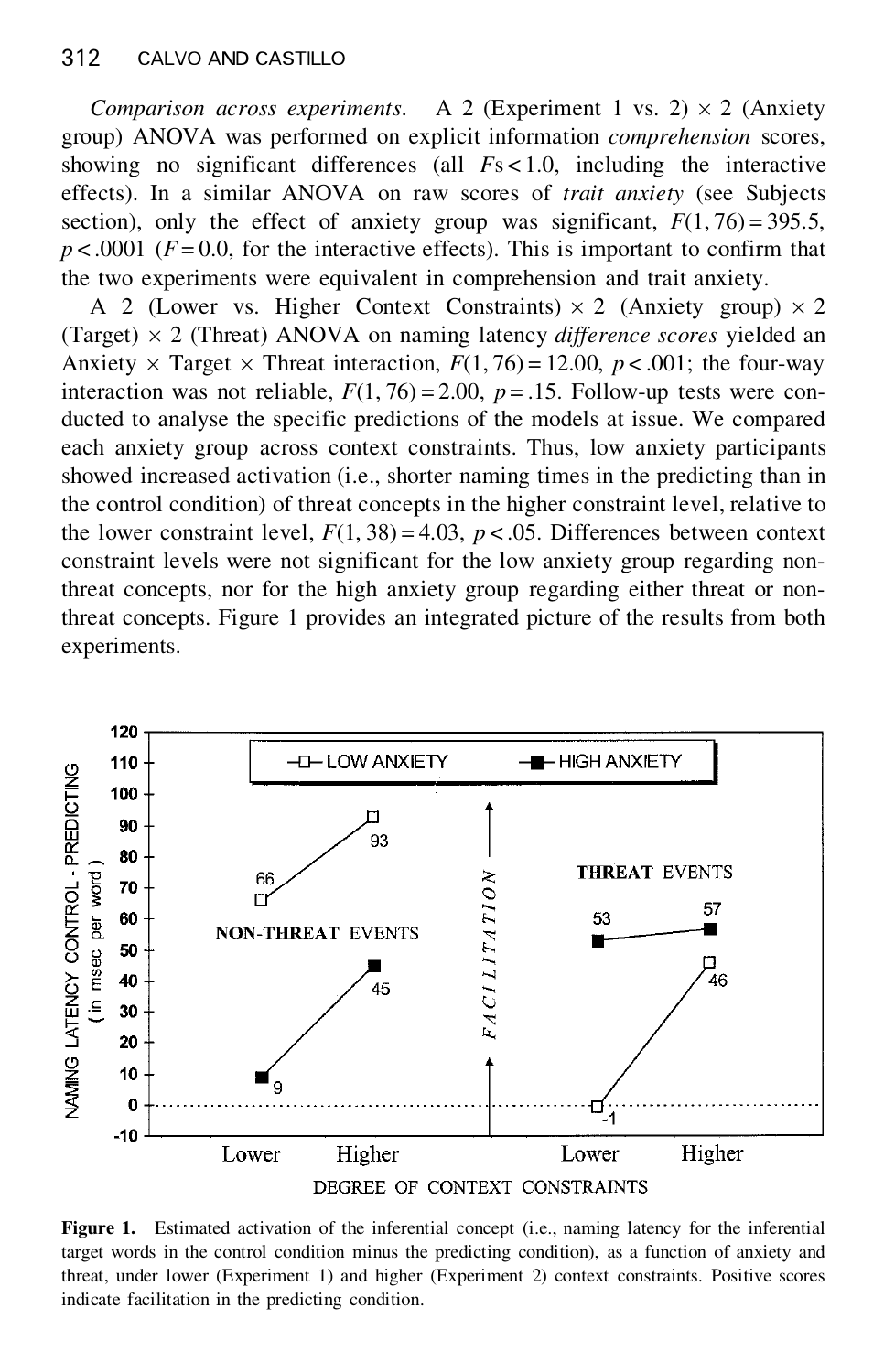### **Discussion**

In Experiment 2, the strong interaction between context and target (and the context effect for inferential target words), with no interactions involving anxiety or threat, indicates that *both* the high and the low anxiety groups made inferences predictive of *both* threatening outcomes (when induced by threatrelated contexts) and nonthreat outcomes (when induced by nonthreat contexts). Therefore, the bias in predictive inferences no longer appeared when the uncertainty regarding a predictable outcome decreased. Furthermore, low trait anxiety participants showed increased, rather than decreased, activation of threat concepts when high constraint sentences made threatening events more predictable.

These findings are favourable to Mathews and Mackintosh's (1998) and Mogg and Bradley's (1998) views of anxiety. According to these authors, as stimulus threat input increases, attention is more likely to be allocated to the salient stimulus by individuals low in trait anxiety. If we extend this hypothesis to interpretive processes, it implies that low anxiety individuals will draw inferences predictive of threat when the probability of threatening outcomes increase (which was the case in Experiment 2), but not when these outcomes are less predictable (as in Experiment 1). These findings would be contrary to Williams et al.'s (1988, 1997) hypothesis that, as stimulus threat input increases, low anxiety individuals would exhibit increased avoidance of threat processing. If so, low anxiety participants should not have generated threat inferences in Experiment 2; moreover, these participants would not have shown increased activation of threat concepts in the high constraint condition, in comparison with the low constraint condition.

### GENERAL DISCUSSION

In Experiment 1, under *lower predictability* of events, the findings revealed a bias towards predicting threat in a high trait anxious group, and towards nonthreat processing in a low anxious group. Evidence for such bias(es) comes from the fact that: (a) high anxiety was associated with faster naming responses for target words that represented threatening outcomes when they followed a predicting context than when they followed a control context, whereas there was no difference between the predicting and the control condition for words that represented nonthreat outcomes; and (b) the opposite applied to low anxiety (i.e., selective facilitation for nonthreat relative to threat words). However, in Experiment 2, under *higher predictability*, both aspects of the bias disappeared: The high and the low anxiety groups inferred both threat *and* nonthreat outcomes (i.e., faster responses for the threat and for the non-threat target words following the predicting context, relative to the control context).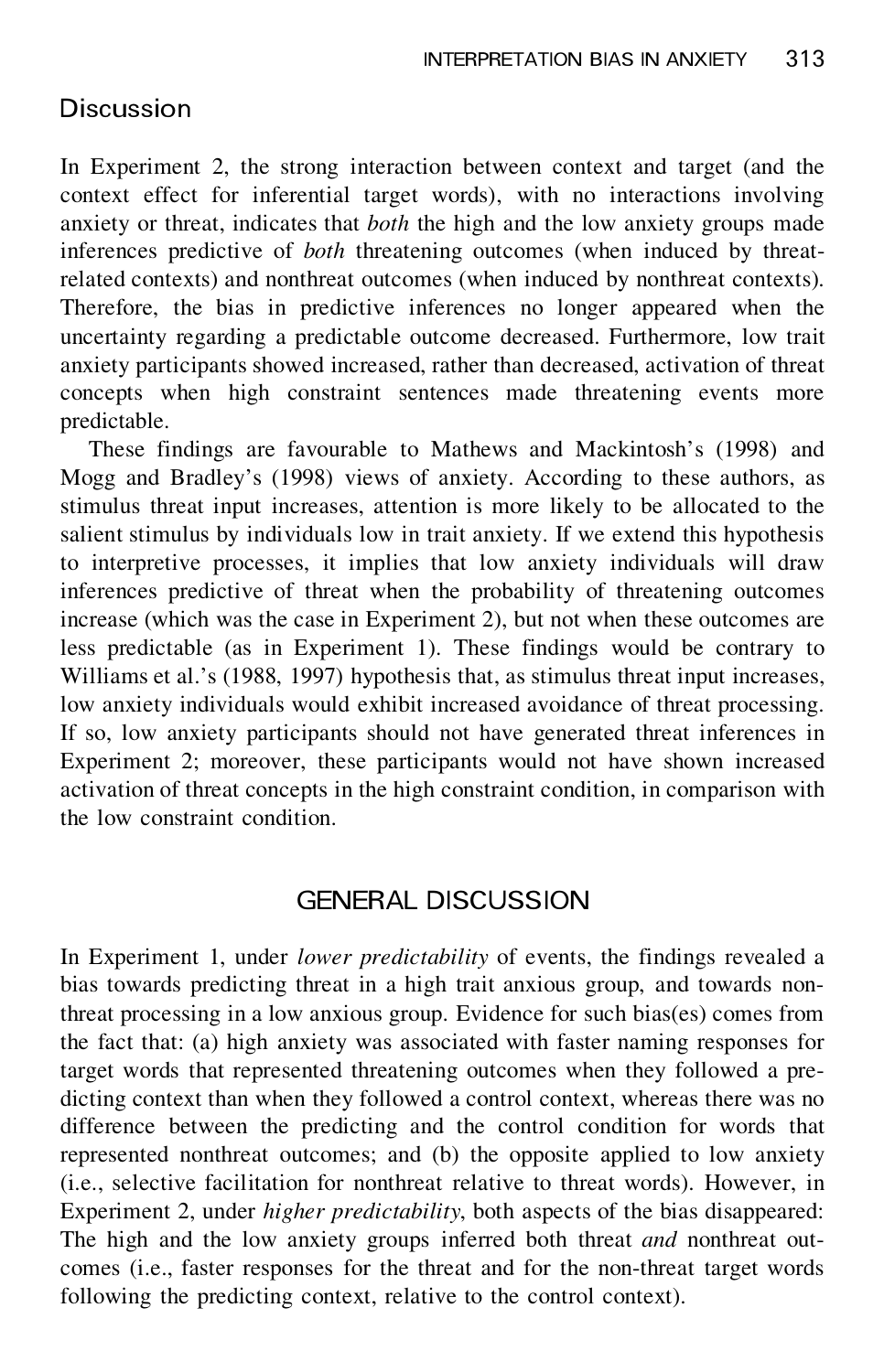# Comparisons between models of selective processing in anxiety

The results from Experiment 1 are consistent with the three models at issue (Mathews & Mackintosh, 1998; Mogg & Bradley, 1998; Williams et al., 1988, 1997). The results from Experiment 2 are consistent with Mathews and Mackintosh's (1998) and Mogg and Bradley's (1998) hypothesis: As stimulus threat input increases (i.e., predictability of danger, in our study), both the high and the low anxiety person will become vigilant (i.e., activation of threat inferences, in our study). More specifically, the three models differ primarily in their consideration of low trait anxiety. For Williams et al. (1988, 1997), it should be associated with avoidance of threat processing both under lower and higher threat predictability. Moreover, threat avoidance could even increase under higher predictability (i.e., with higher stimulus threat input). In contrast, for Mogg and Bradley (1998) and Mathews and Mackintosh (1998), cognitive avoidance should only occur with mild threat stimuli. Our results regarding low trait anxiety individuals reveal that: (a) they show significant activation of nonthreat concepts, but not of threat concepts, under lower predictability; (b) under higher predictability (i.e., increased threat), however, activation of threat concepts does increase in low anxiety participants.

Prior research using verbal stimuli has found some evidence for an avoidance bias in low anxiety, either in attention (MacLeod & Mathews, 1988; MacLeod & Rutherford, 1992; Mogg, Bradley, & Hallowell, 1994a) or interpretation (Calvo & Castillo, in press; MacLeod & Cohen, 1993; Richards & French, 1992). Nevertheless, this evidence is not very compelling, as, in most cases, the trends were not statistically significant. However, in neither of these studies were stimulus threat intensity or degree of ambiguity manipulated. In contrast, recently (unpublished research, cited in Mogg & Bradley, 1998), Mogg, Bradley and their collaborators have investigated attentional bias for pictorial stimuli, using mild (e.g., man behind bars) versus high (e.g., mutilated bodies) threat scenes. Essentially, the results indicated that low trait anxiety was associated with avoidance of the mild threat scenes, but with enhanced vigilance of the higher threat scenes; high trait anxiety was associated with greater vigilance for threat (relative to neutral) scenes than low trait anxiety. These findings are consistent with Mathews and Mackintosh (1998) and Mogg and Bradley's (1998) theoretical approach.

Nevertheless, rather than opposed, the models may be complementary. Avoidance in low anxiety as a function of stimulus threat intensity might actually depend on where the threshold is settled. Thus, Calvo and Castillo (in press) used stimulus materials with an .82 predictability score (in comparison with the .56 and .89 scores in the present experiments). With the .82 score, high trait anxiety facilitated threat inferences, relative to nonthreat inferences, while low trait anxiety facilitated nonthreat inferences, relative to threat inferences.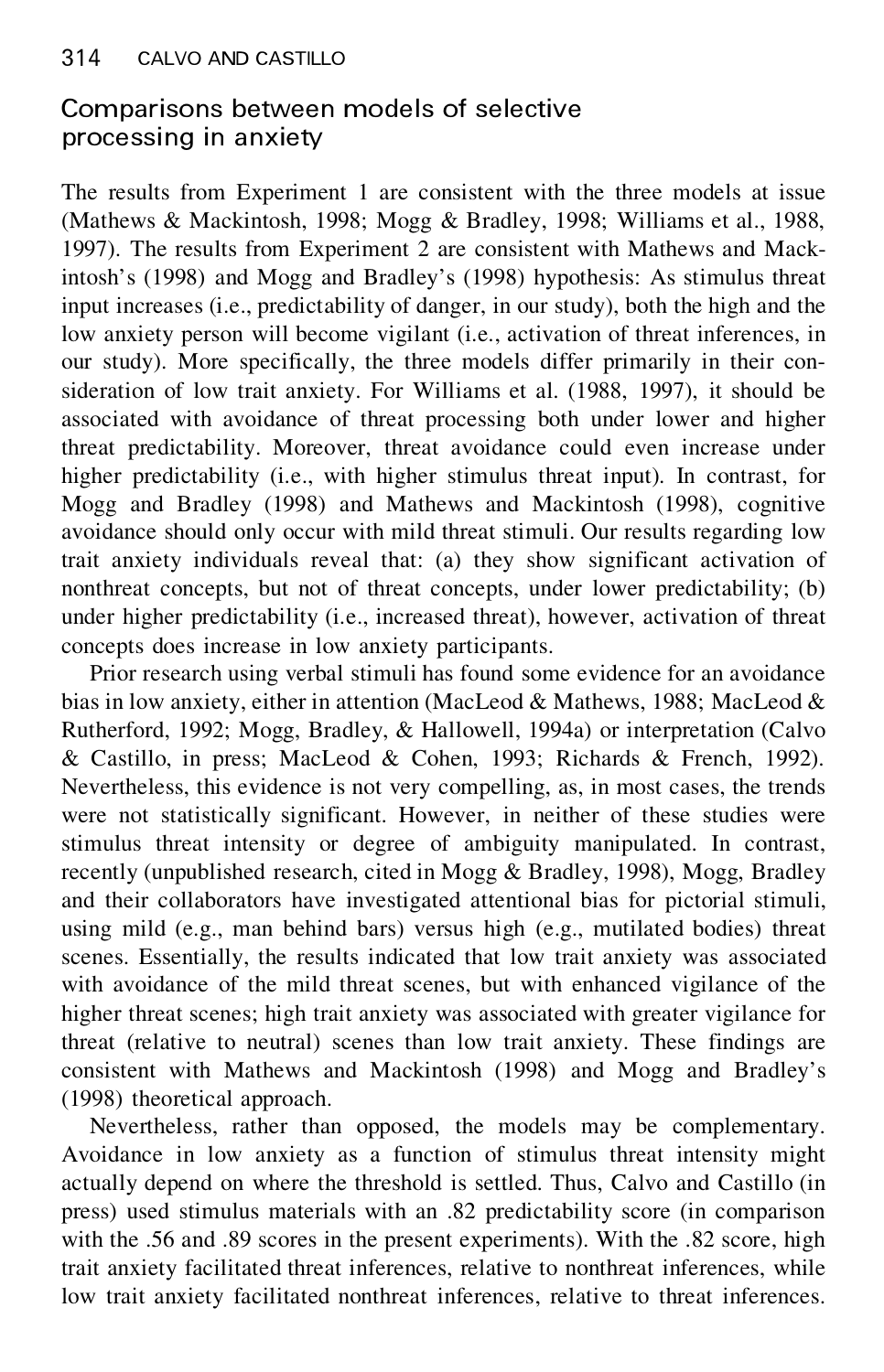Furthermore, the activation of threat concepts was not significant for low anxiety participants. This would be consistent with Williams et al.'s model. Thus, despite the fact that the .82 predictability score represented a significant increase in context constraints in comparison with the .56 score,  $t(39) = 6.73$ , *p* < .0001, the former was not sufficient to induce *threat* inferences in low anxiety. In addition, the fact that these participants were able to make *nonthreat* inferences in the .82 constraint condition suggests that they still had difficulties in processing threat.<sup>6</sup>

# Biased interpretation and predictive inferencing of threat

The present findings make a contribution to research on bias in interpreting ambiguous information. Most prior studies (e.g., Eysenck et al., 1987; MacLeod & Cohen, 1993; Richards & French, 1992, etc., see introduction) dealt with lexical ambiguity (i.e., words that possess both threat-related and neutral meanings). Our study extends the notion of biased interpretation of ambiguity to the representation of situations (see also Hirsch & Mathews, 1997). What constituted ambiguity in our materials was not something inherent to the verbal stimuli (e.g., the words or the sentences were not ambiguous themselves), but rather the uncertainty about the outcomes that could be predicted from a situation to which the stimuli referred. Therefore, the bias occurs not only with lexical ambiguity, but also with mental-model ambiguity, such as uncertainty about predictable events (see Fincher-Kiefer, 1993). It is reasonable that predictive inferences might be biased by anxiety, as *anticipation* of potential harm is assumed to be a central function of anxiety in most cognitive conceptualisations (Eysenck, 1992; Öhman, 1996).

Prior studies have investigated the relationship between anxiety and prediction of potential danger. Some of them have used subjective probability judgements (e.g., Butler & Mathews, 1987; Chan & Lovibond, 1996). A general conclusion from these studies is that individuals high in trait anxiety judge negative future events as more likely to happen to them than do non-anxious individuals. This represents convergent support for a bias in threat prediction as a function of anxiety. Other studies have used objective methods to investigate a bias in on-line predictive inferences. Thus, Calvo and Castillo (1997) and Calvo et al. (1997) found that a high test anxious group named (or read) target words (or a post-target region) confirming predicted ego-threat consequences faster than a low test anxious group, whereas both groups showed similar facilitation

<sup>6</sup>Therefore, with the .82 threshold (the predictability scores of which have proved to differ from the .89 threshold scores,  $t(39) = 3.92$ ,  $p < .01$ ), the results would be favourable to Williams et al.'s (1997) model. In contrast, with the .89 threshold, the results would support Mathews and Mackintosh's (1998), and Mogg and Bradley's (1998) models.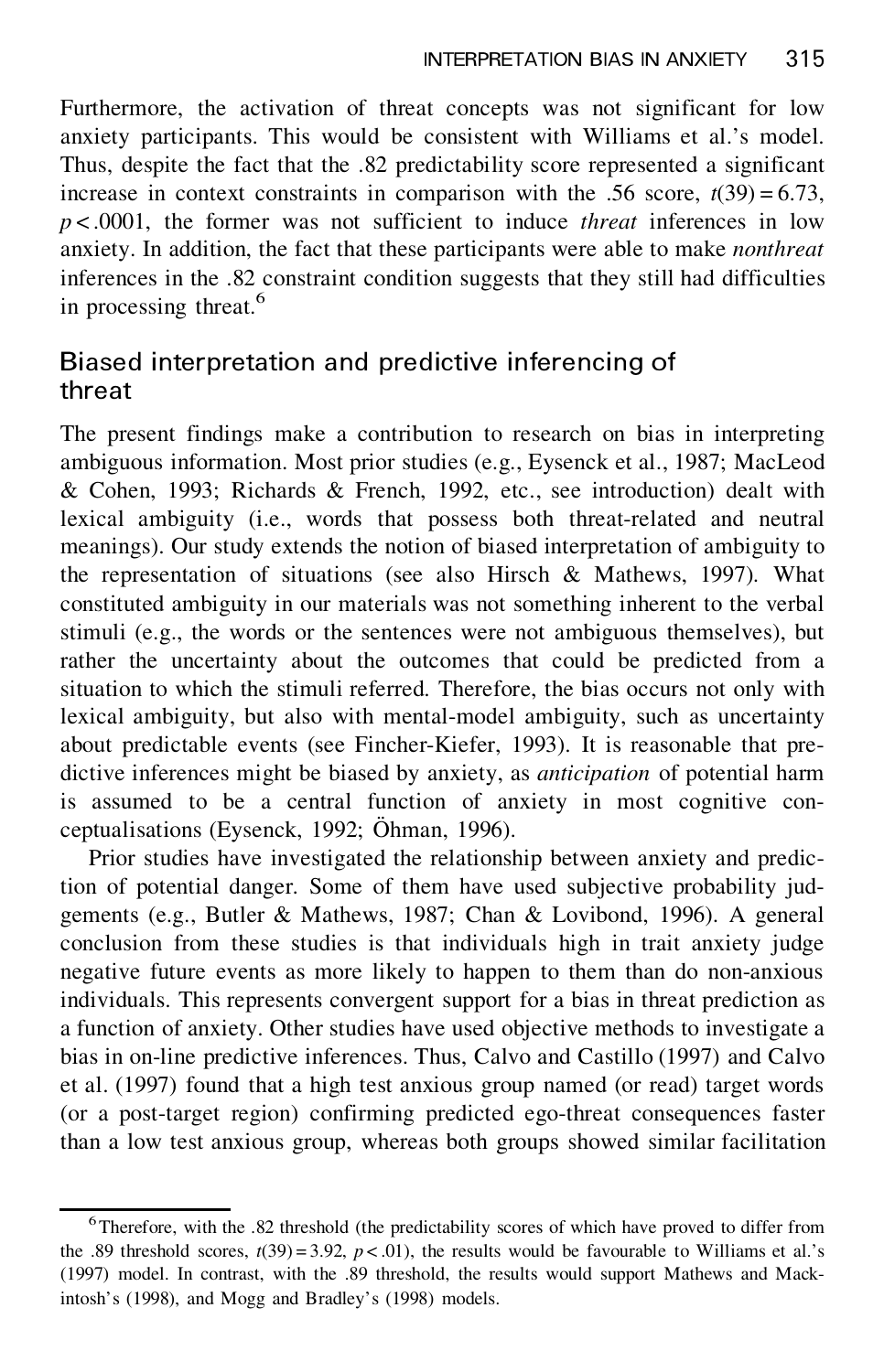effects for nonthreat words. In contrast, Hirsch and Mathews (1997) found that a low trait anxious (about interviews) group made grammatical and lexical decisions for words representing positive outcomes faster than a high anxious group, with no differences for words representing threatening outcomes.

The studies conducted by Calvo and his collaborators, and by Hirsch and Mathews showed biased predictive inferencing, though their findings are not totally consistent with those obtained in the present study. Thus, Calvo and Castillo (1997) and Calvo et al. (1997) did not observe that low anxiety participants did better than those high in anxiety at predicting nonthreat events (which we did in the present study). On the other hand, Hirsch and Mathews (1997) did not note that high anxiety participants were superior to their low anxiety counterparts at predicting threat outcomes. Nevertheless, Hirsch and Mathews admitted this possibility when they said that ''since all subjects were faster to respond to positive probes, it could be argued that the results are best described as showing that anxious subjects are (relatively) more likely to make threatening inferences than were the other subjects'' (p. 1129). This hypothesis could have been tested if Hirsch and Mathews (1997) had included (nonpredicting) control contexts (and, therefore, estimates of the relative facilitation induced by their predicting contexts *within* each anxiety group). The important limitation in all these studies, preventing strict comparison with the present research, is that the degree of outcome predictability was not determined.

# Limitations and further research

There is an important issue for cognitive models of anxiety that our study has not directly addressed. Does the bias in predictive inferences involves automatic or strategic processing? More specifically, does the contribution made by stimulus threat value, or the degree of predictability, affect either of these processes? Williams et al. (1988, 1997) and Mogg and Bradley (1998) have emphasised that anxiety biases the initial (even preattentional) automatic encoding of threat, rather than its strategic elaboration. This hypothesis makes sense if we assume that the cognitive function of anxiety is to facilitate *early* detection of danger, in order to help the organism to mobilise defensive resources and responses *promptly.* Nevertheless, although it is reasonable that anxiety prioritises automatic initial encoding of threat, it is possible that it also promotes later strategic processing. A function of this strategic processing would be to either make sure that the stimulus is not harmful, or to exhaustively explore its nature (probability, time of occurrence, severity, etc.) and alternative coping actions.

Wells and Matthews (1994) and Matthews and Harley (1996) have emphasised the role of these strategic processes in cognitive biases associated with anxiety. Furthermore, the model put forward by Beck and Clark (1997) further explores the idea of multistage processes, from initial automatic recognition of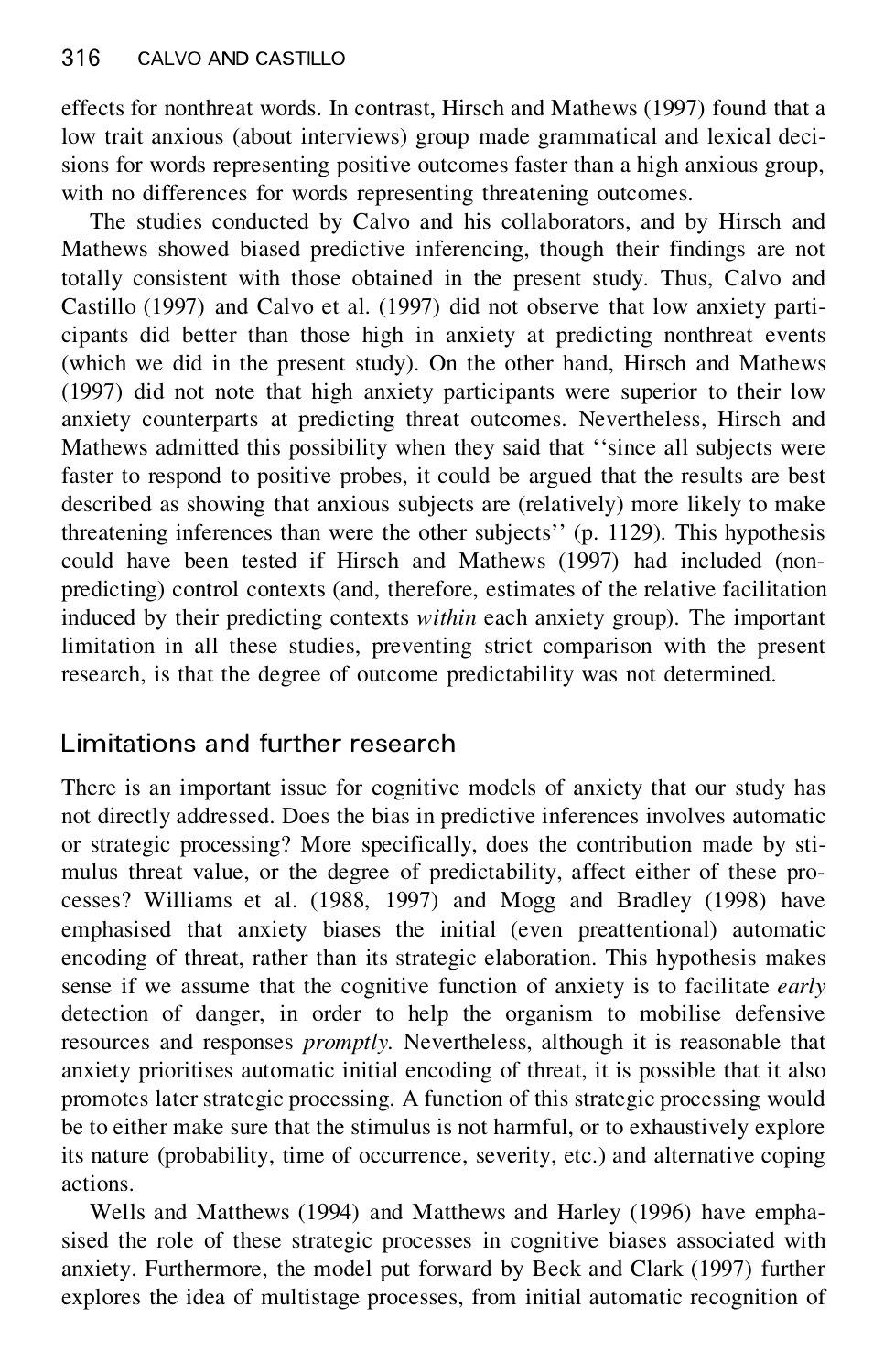the threat valence of stimuli to later strategic semantic analysis. Mathews and Mackintosh (1998) have also included strategic processes involving controlled effort to counter (or to enhance) activation of threat-related representations. The present findings are not specifically relevant to this question. However, the fact that the bias appeared as late as one second after the end of the inducing context is compatible with the idea that strategic processes might be involved, at least according to the resource consumption criterion (see Wells & Mathews, 1994). More direct evidence shows that this bias does not appear as early as 550 ms or 50 ms after the context (Calvo & Castillo, in press), thus suggesting that it is not automatic. Moreover, even with short ambiguous stimuli such as single words, Richards and French (1992) found a bias at SOAs of 750 ms and 1250 ms, but not of 500 ms.

Therefore, according to the time criterion to define automaticity, the interpretive bias in anxiety seems strategic, whereas a lot of evidence indicates that the attentional bias can occur automatically (see, for example, Williams et al., 1997). However, the fact that the interpretive bias might be strategic in the sense of not being capacity-free (i.e., it takes time) is not incompatible with the possibility that it is involuntary and nonconscious (see McNally, 1995). Furthermore, rather than representing an inconsistency, this reveals information processing continuity in the construction of meaningful cognitive representations of emotional stimuli. Robinson (1998) has stressed the relative advantages of automatic and strategic biases in processing emotional information. Thus, the automatic attentional bias would involve global processing of stimuli, in terms of their affective valence (''good or bad''). This would ensure *parallel* and *quick* detection of relevant stimuli. In contrast, the strategic interpretive bias would involve more exhaustive and detailed extraction of information from stimuli. This would favour a more *flexible* and *precise* adjustment of defensive responses to the actual demands of stimuli. Thus both biases are complementary to each other.

> Manuscript received 16 February 1999 Revised manuscript received 1 August 2000

### **REFERENCES**

- Avila, A., & Tomé, M.C. (1989). Evaluación de la deseabilidad social y correlatos defensivos y emocionales [Assessment of social desirability, and defensive correlates]. In A. Echevarría & D. Paez (Eds.), *Emociones: Perspectivas psicosociales* (pp. 505–514). Madrid: Fundamentos.
- Beck, A.T., & Clark, D.A. (1997). An information processing model of anxiety: Automatic and strategic processes. *Behaviour Research and Therapy*, *35*, 49–58.
- Butler, G., & Mathews, A. (1987). Anticipatory anxiety and risk perception. *Cognitive Therapy and Research*, *11*, 551–565.

Calvo, M.G. (2000). The time course of predictive inferences depends on contextual constraints. *Language and Cognitive Processes*, *15*, 293–319.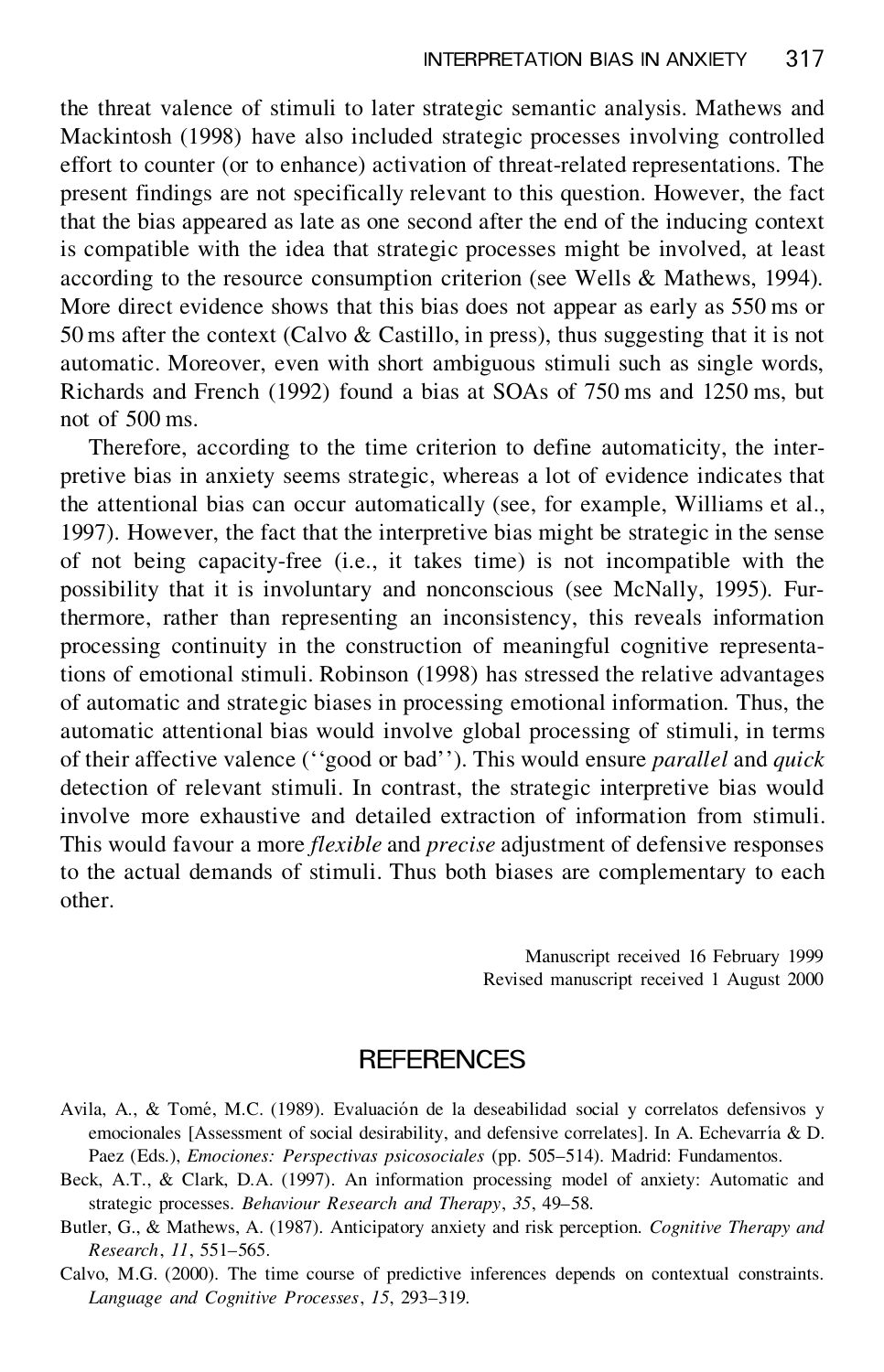- Calvo, M.G., & Castillo, M.D. (1997). Mood-congruent bias in interpretation of ambiguity: Strategic processes and temporary activation. *The Quarterly Journal of Experimental Psychology*, *50A*, 163–182.
- Calvo, M.G., & Castillo, M.D. (1998). Predictive inferences take time to develop. *Psychological Research*, *61*, 249–260.
- Calvo, M.G., & Castillo, M.D. (in press). Bias in predictive inferences during reading. *Discourse Processes*.
- Calvo, M.G., Castillo, M.D., & Estevez, A. (1999). On-line predictive inferences in reading: Processing time *during* vs. *after* the priming context. *Memory and Cognition*, *27*, 834–843.
- Calvo, M.G., Eysenck, M.W., & Castillo, M.D. (1997). Interpretation bias in test anxiety: The time course of predictive inferences. *Cognition and Emotion*, *11*, 43–63.
- Calvo, M.G., Eysenck, M.W., & Estevez, A. (1994). Ego-threat interpretive bias in test anxiety: Online inferences. *Cognition and Emotion*, *8*, 127–146.
- Chan, C.K.Y, & Lovibond, P.F. (1996). Expectancy bias in trait anxiety. *Journal of Abnormal Psychology*, *105*, 637–647.
- Chen, E., & Craske, M.G. (1998). Risk perceptions and interpretation of ambiguity related to anxiety during a stressful event. *Cognitive Therapy and Research*, *22*, 137–148.
- Constans, J. I., Penn, D. L., Ihen, G.H., & Hope, D. (1999). Interpretive biases for ambiguous stimuli in social anxiety. *Behaviour Research and Therapy*, *37*, 643–651.
- Eysenck, M.W. (1992). *Anxiety: The cognitive perspective*. Hove, UK: Lawrence Erlbaum Associates Ltd.
- Eysenck, M.W. (1997). *Anxiety and cognition. A unified theory*. Hove, UK: Psychology Press.
- Eysenck, M.W., MacLeod, C., & Mathews, A.M. (1987). Cognitive functioning in anxiety. *Psychological Research*, *49*, 189–195.
- Eysenck, M.W., Mogg, K., May, J., Richards, A., & Mathews, A.M. (1991). Bias in interpretation of ambiguous sentences related to threat in anxiety. *Journal of Abnormal Psychology*, *100*, 144–150.
- Fincher-Kiefer, R. (1993). The role of predictive inferences in situation model construction. *Dis course Processes*, *16*, 99–124.
- Gasper, K., & Clore, G.L. (1998). The persistent use of negative affect by anxious individuals to estimate risk. *Journal of Personality and Social Psychology*, *74*, 1350–1363.
- Hirsch, C., & Mathews, A. (1997). Interpretative inferences when reading about emotional events. *Behaviour Research and Therapy*, *35*, 1123–1132.
- Keefe, D.E., & McDaniel, M.A. (1993). The time course and durability of predictive inferences. *Journal of Memory and Language*, *32*, 446–463.
- Keenan, J.M., Golding, J.M., Potts, G.R., Jennings, T.M. & Aman, C.J. (1990). Methodological issues in evaluating the occurrence of inferences. In A.C. Graesser & G.H. Bower (Eds.), *Inferences and text comprehension* (pp. 295–312). San Diego, CA: Academic Press.
- Klin, C.M., Guzman, A.E., & Levine, W.H. (1999). Prevalence and persistence of predictive inferences. *Journal of Memory and Language*, *40*, 593–604.
- MacLeod, C. (1999). Anxiety and anxiety disorders. In T. Dalgleish & M.Power (Eds.), *The handbook of cognition and emotion* (pp. 447–477) Chichester, UK: Wiley.
- MacLeod, C., & Cohen, I. (1993). Anxiety and the interpretation of ambiguity: A text comprehension study. *Journal of Abnormal Psychology*, *102*, 238–247.
- MacLeod, C., & Mathews, A.M. (1988). Anxiety and allocation of attention to threat. *The Quarterly Journal of Experimental Psychology*, *38A*, 659–670.
- MacLeod, C., & Rutherford, E.M. (1992). Anxiety and the selective processing of threatening information: Mediating roles of awareness, trait and state variables. *Behaviour Research and Therapy*, *30*, 479–491.
- Magliano, J.P., Baggett, W.B., Johnson, B.K., & Graesser, A.C. (1993). The time course of generating causal antecedent and causal consequence inferences. *Discourse Processes*, *16*, 35– 53.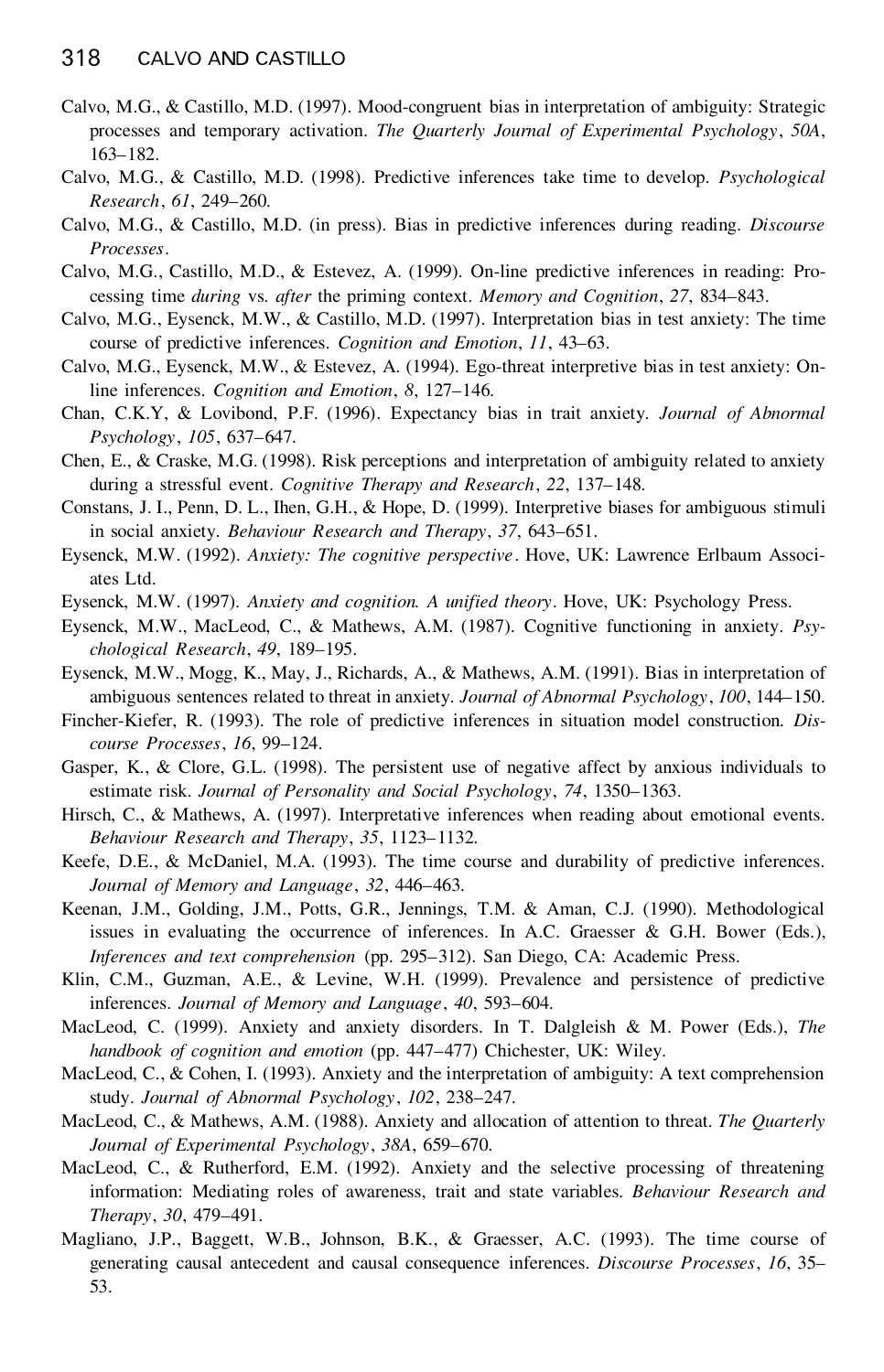- Mathews, A., & Mackintosh, B. (1998). A cognitive model of selective processing in anxiety. *Cognitive Therapy and Research*, *22*, 539–560.
- Mathews, A., Richards, A., & Eysenck, M.W. (1989). Interpretation of homophones related to threat in anxiety states. *Journal of Abnormal Psychology*, *98*, 31–34.
- Matthews, G. & Harley, T.A. (1996). Connectionist models of emotional distress and attentional bias. *Cognition and Emotion*, *10*, 561–600.
- McNally, R.J. (1995). Automaticity and the anxiety disorders. *Behaviour Research and Therapy*, *33*, 747–754.
- Mogg, K., & Bradley, B.P. (1998). A cognitive-motivational analysis of anxiety. *Behaviour Research and Therapy*, *36*, 809–848.
- Mogg, K., Bradley, B., & Hallowell, N. (1994a). Attentional bias to threat: Roles of trait anxiety, stressful events, and awareness. *The Quarterly Journal of Experimental Psychology*, *47A*, 841– 864.
- Mogg, K., Bradley, B., Miller, T. Potts, H., Glenwright, J, & Kentish, J. (1994b). Interpretation of homophones related to threat: Anxiety or response bias effects? *Cognitive Therapy and Research*, *18*, 461–477.
- OÈ hman, A. (1996). Preferential preattentive processing of threat in anxiety: Preparedness and attentional biases. In R.M. Rapee (Ed.), *Current controversies in anxiety disorders* (pp. 253– 290). New York: Guilford.
- Richards, A., & French, C. (1992). An anxiety-related bias in semantic activation when processing threat/neutral homographs. *The Quarterly Journal of Experimental Psychology*, *45A*, 503–525.
- Robinson, M.D. (1998). Running from William James' bear: A review of preattentive mechanisms and their contribution to emotional experience. *Cognition and Emotion*, *12*, 667–696.
- Rusting, C.L. (1998). Personality, mood, and cognitive processing of emotional information: Three conceptual frameworks. *Psychological Bulletin*, *124*, 165–196.
- Spielberger, C.D., Gorsuch, R.L., & Lushene, R.E. (1982). *Cuestionario de Ansiedad Estado-Rasgo* [State Trait Anxiety Inventory]. Madrid: TEA Ediciones.
- Wells, A., & Matthews, G. (1994). *Attention and emotion*. Hove, UK: Psychology Press.
- Williams, J.M.G., Watts, F.N., MacLeod, C., & Mathews, A.M. (1988). *Cognitive psychology and emotional disorders*. Chichester, UK: Wiley.
- Williams, J.M.G., Watts, F.N., MacLeod, C., & Mathews, A.M. (1997). *Cognitive psychology and emotional disorders* (2nd ed.). Chichester, UK: Wiley.

### APPENDIX

### Example of experimental passages (as translated into English)

#### THREAT PASSAGES

#### *Predicting context*

While Maria \*walked \*barefoot over the rocks, she \*put her foot \*down, without realising, on a piece of \*glass which had been left on the \*ground.

#### *Control context*

In order to avoid \*putting her dirty shoes \*down on the \*ground, Maria \*walked \*barefoot up to the \*glass display cabinet to place the present in it.

*Context constraints and target words*

(Lower constraints—Experiment 1): . . . **cut herself** (IF); **slipped** (IC)

(Higher constraints—Experiment 2): *Unfortunately, Maria* **cut herself** (IF); **slipped** (IC).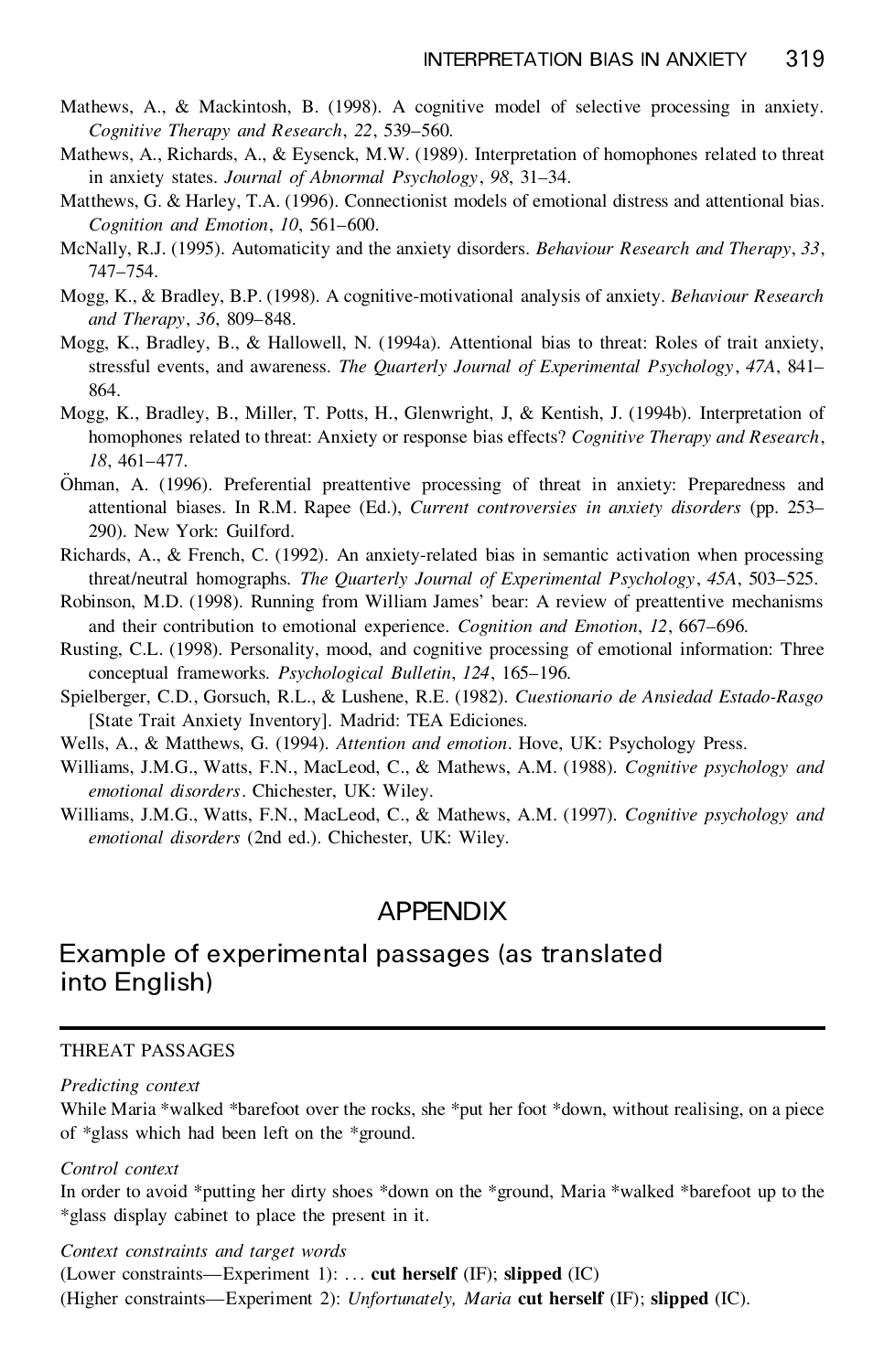### 320 CALVO AND CASTILLO

#### *Predicting context*

The \*child dropped the \*ball and went \*running after it, but, while he was \*crossing the \*road, a \*van \*suddenly appeared.

### *Control context*

While the \*child was \*crossing the \*road, \*suddenly he realised that the \*ball was in the \*van, and \*ran after it to get it back.

*Context constraints and target words* (Lower constraints—Experiment 1): . . . **ran over** (IF); **stopped** (IC) (Higher constraints—Experiment 2): *Without brakes, the van* **ran over** (IF); **stopped** (IC).

### NON-THREAT PASSAGES

#### *Predicting context*

The woman went into the \*church, spoke with the \*priest for a few minutes and afterwards \*knelt down in front of the \*altar.

#### *Control context*

After having spoken with the \*priest for a few minutes, in front of the \*church's \*altar, the woman \*knelt down to do up her shoe.

*Context constraints and target words*

(Lower constraints—Experiment 1): . . . **prayed** (IF); **wrote** (IC)

(Higher constraints—Experiment 2): *With devotion, the woman* **prayed** (IF); **wrote** (IC)**.**

#### *Predicting context*

Three days before the \*examination the \*student went to the \*library, looked for a separate \*table and opened his \*notebook.

#### *Control context*

The \*student, who was very tired after finishing his \*examination, forgot his \*notebook and left it on a \*table in the \*library.

*Context constraints and target words*

(Lower constraints—Experiment 1): . . . **studied** (IF); **fell asleep** (IC). (Higher constraints—Experiment 2): *Trying to concentrate, the student* **studied** (IF); **fell asleep** (IC)**.**

*Note:* Target words are in bold letters. (IF) Inferential target; (IC) Inconsistent target. Asterisks indicate content words shared by the predicting and the control contexts, to control for word-based priming. High context constraints are in italics.